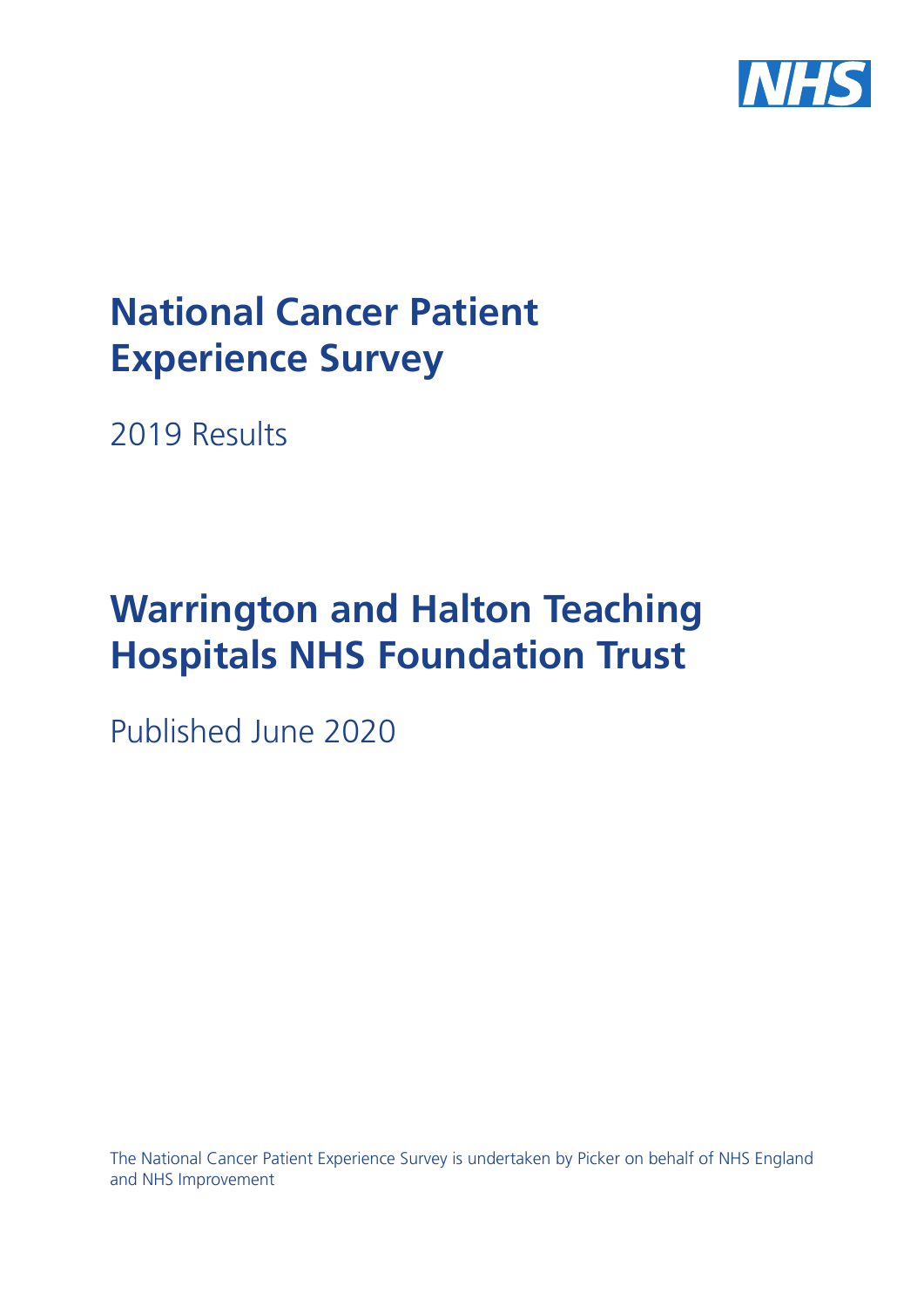# **Executive Summary** Case Mix Adjusted scores

## **Cancer Dashboard Questions**

The following seven questions are included in phase 1 of the Cancer Dashboard developed by Public Health England and NHS England:

Q61. Patient's average rating of care scored from very poor to very good

| $\overline{0}$ | $\overline{2}$                                                | 3 | $\overline{4}$ | 5 | 6 | 7 | 8   | $\mathsf{Q}$ | 10                                                                                            |
|----------------|---------------------------------------------------------------|---|----------------|---|---|---|-----|--------------|-----------------------------------------------------------------------------------------------|
|                |                                                               |   |                |   |   |   | 8.7 |              |                                                                                               |
| 76%            |                                                               |   |                |   |   |   |     |              | Q18. Patient definitely involved as much as they wanted in decisions about care and treatment |
|                |                                                               |   |                |   |   |   |     |              | Q19. Patient given the name of a CNS who would support them through their treatment           |
|                | Q20. Patient found it very or quite easy to contact their CNS |   |                |   |   |   |     |              |                                                                                               |
| $\bf 80\%$     |                                                               |   |                |   |   |   |     |              | Q39. Patient always felt they were treated with respect and dignity while in hospital         |
|                | leaving hospital                                              |   |                |   |   |   |     |              | Q41. Hospital staff told patient who to contact if worried about condition or treatment after |
| 51%            | treatment                                                     |   |                |   |   |   |     |              | Q55. General practice staff definitely did everything they could to support patient during    |
|                |                                                               |   |                |   |   |   |     |              |                                                                                               |

# **Questions Outside Expected Range**

|                                                                                                       |            | Case Mix Adjusted Scores   |                            |                   |
|-------------------------------------------------------------------------------------------------------|------------|----------------------------|----------------------------|-------------------|
|                                                                                                       | 2019 Score | Lower<br>Expected<br>Range | Upper<br>Expected<br>Range | National<br>Score |
| Q59. Patient felt length of time for attending clinics and appointments for cancer was about<br>right | 80%        | 60%                        | 79%                        | 69%               |

|                                                                                                         |            | Case Mix Adjusted Scores   |                            |                   |
|---------------------------------------------------------------------------------------------------------|------------|----------------------------|----------------------------|-------------------|
|                                                                                                         | 2019 Score | Lower<br>Expected<br>Range | Upper<br>Expected<br>Range | National<br>Score |
| O5. Received all the information needed about the test                                                  | 89%        | 92%                        | 98%                        | 95%               |
| Q7. Test results explained in completely understandable way                                             | 70%        | 74%                        | 86%                        | 80%               |
| Q12. Patient completely understood the explanation of what was wrong                                    | 65%        | 67%                        | 80%                        | 73%               |
| Q13. Patient given easy to understand written information about the type of cancer they<br>had          | 65%        | 68%                        | 81%                        | 74%               |
| Q16. Patient definitely given practical advice and support in dealing with side effects of<br>treatment | 60%        | 60%                        | 74%                        | 67%               |
| Q22. Hospital staff gave information about support or self-help groups for people with<br>cancer        | 78%        | 83%                        | 94%                        | 88%               |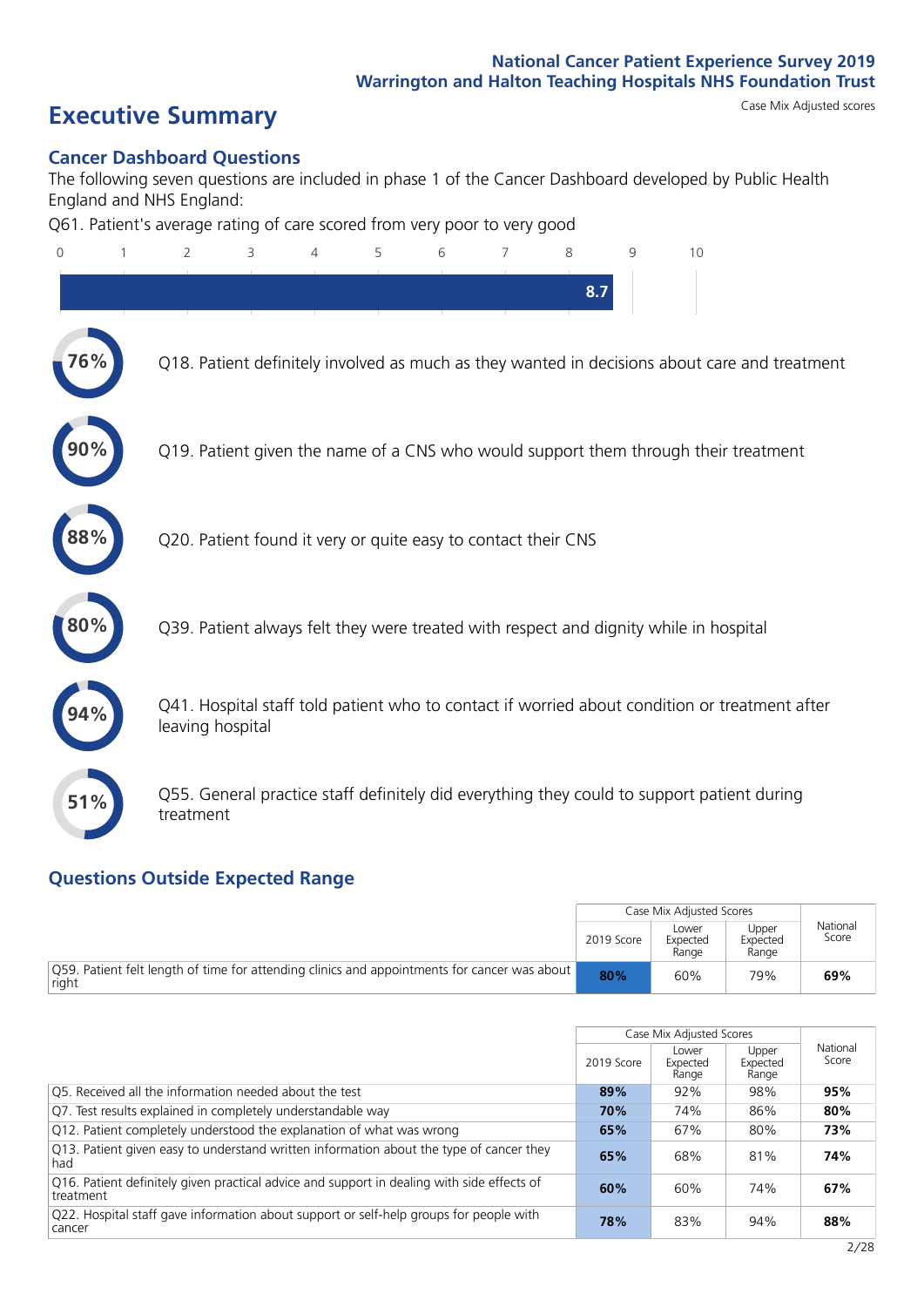|                                                                                                                       |            | Case Mix Adjusted Scores   |                            |                   |
|-----------------------------------------------------------------------------------------------------------------------|------------|----------------------------|----------------------------|-------------------|
|                                                                                                                       | 2019 Score | Lower<br>Expected<br>Range | Upper<br>Expected<br>Range | National<br>Score |
| Q23. Hospital staff discussed or gave information about the impact cancer could have on<br>day to day activities      | 77%        | 77%                        | 91%                        | 84%               |
| Q24. Hospital staff gave information on getting financial help or possible benefits                                   | 51%        | 52%                        | 73%                        | 63%               |
| Q28. Afterwards, staff completely explained how operation had gone in understandable<br>way                           | 69%        | 72%                        | 87%                        | 79%               |
| Q31. Patient had confidence and trust in all doctors treating them                                                    | 74%        | 76%                        | 91%                        | 84%               |
| Q34. Patient thought there were always or nearly always enough nurses on duty to care for<br>them                     | 49%        | 54%                        | 75%                        | 64%               |
| Q36. Patient always given enough privacy when discussing condition or treatment                                       | 73%        | 77%                        | 92%                        | 85%               |
| Q39. Patient always felt they were treated with respect and dignity while in hospital                                 | 80%        | 81%                        | 94%                        | 88%               |
| Q43. Patient definitely found hospital staff to discuss worries or fears during their outpatient<br>or day case visit | 62%        | 63%                        | 78%                        | 71%               |
| Q51. Hospital staff definitely gave family or someone close all the information needed to<br>help care at home        | 51%        | 52%                        | 68%                        | 60%               |
| Q52. Patient definitely given enough support from health or social services during treatment                          | 41%        | 41%                        | 63%                        | 52%               |
| Q56. Different people treating and caring for patient always work well together to give best<br>possible care         | 65%        | 66%                        | 79%                        | 73%               |
| Q60. Someone discussed with patient whether they would like to take part in cancer<br>research                        | 11%        | 20%                        | 41%                        | 30%               |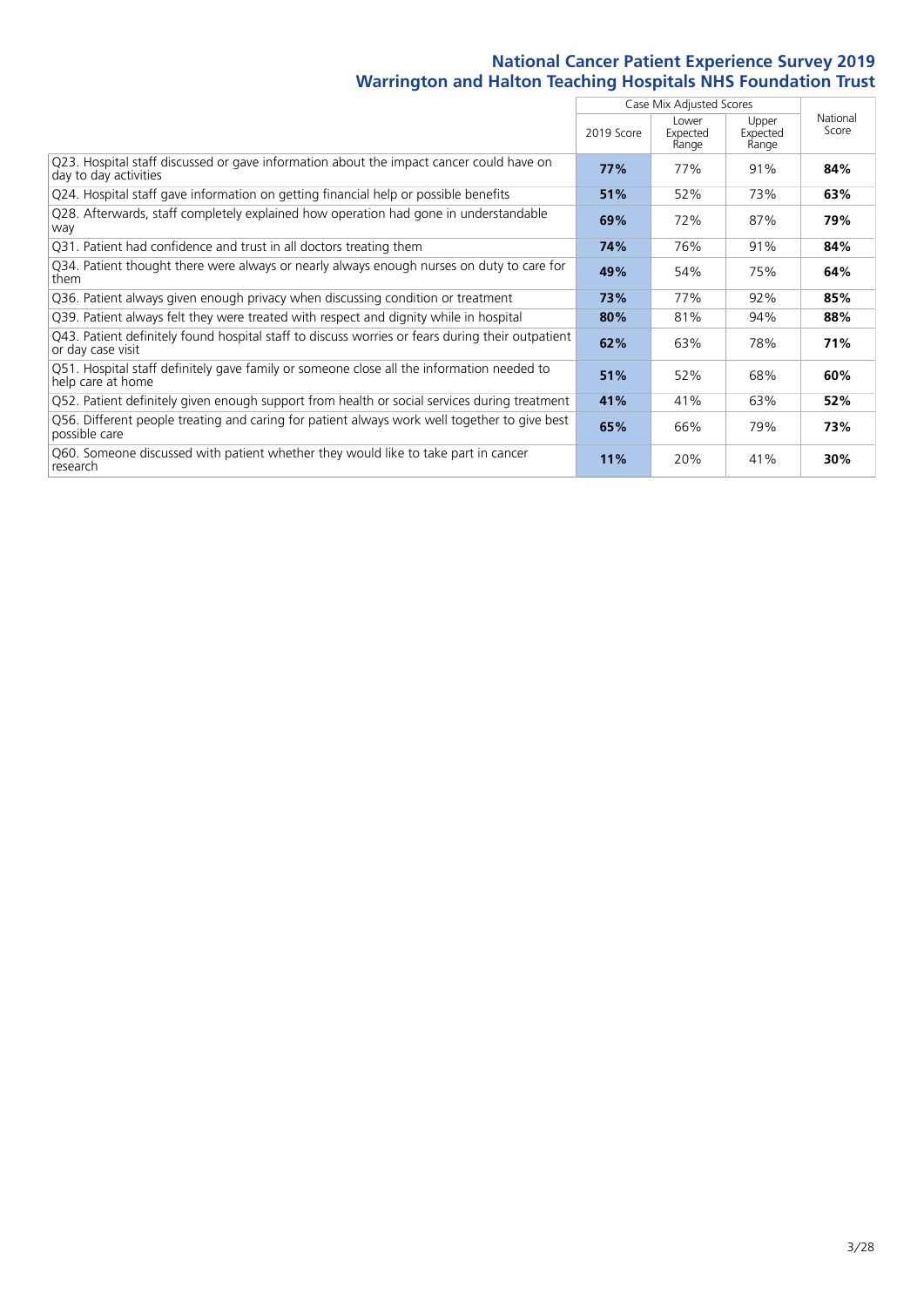# **Introduction**

The National Cancer Patient Experience Survey 2019 is the ninth iteration of the survey first undertaken in 2010. It has been designed to monitor national progress on cancer care; to provide information to drive local quality improvements; to assist commissioners and providers of cancer care; and to inform the work of the various charities and stakeholder groups supporting cancer patients.

The survey was overseen by a national Cancer Patient Experience Advisory Group. This Advisory Group set the principles and objectives of the survey programme and guided questionnaire development. The survey was commissioned and managed by NHS England. The survey provider, Picker, is responsible for designing, running and analysing the survey.

The 2019 survey involved 143 NHS Trusts. Out of 111,366 people, 67,858 people responded to the survey, yielding a response rate of 61%.

# **Methodology**

# **Eligibility, eldwork and survey methods**

The sample for the survey included all adult (aged 16 and over) NHS patients, with a confirmed primary diagnosis of cancer, discharged from an NHS Trust after an inpatient episode or day case attendance for cancer related treatment in the months of April, May and June 2019. The fieldwork for the survey was undertaken between December 2019 and March 2020.

As in the previous four years, the survey used a mixed mode methodology. Questionnaires were sent by post, with two reminders where necessary, but also included an option to complete the questionnaire online. A Freephone helpline and email was available for respondents to opt out, ask questions about the survey, enable them to complete their questionnaire over the phone and provide access to a translation and interpreting facility for those whose first language was not English.

# **Case-mix adjustment**

Both unadjusted and adjusted scores are presented in this report. Case-mix adjusted scores allows us to account for the impact that differing patient populations might have on results. By using the case-mix adjusted estimates we can obtain a greater understanding of how a Trust is performing given their patient population. The factors taken into account in this case-mix adjustment are gender, age, ethnic group, deprivation, and tumour group.

# **Scoring methodology**

Fifty-two questions from the questionnaire are scored as these questions relate directly to patient experience. For all but one question (Q61), scores are presented as the percentage of positive responses out of all scored responses. For Q61, respondents rate their overall care on a scale of 0 to 10, of which the average was calculated for this question's presented score. The percentages in this report have been rounded to the nearest percentage point. Therefore, in some cases the figures do not appear to add up to 100%.

## **Statistical significance**

In the reporting of 2019 results, appropriate statistical tests have been undertaken to identify unadjusted scores for which the change over time is 'statistically significant'. Thirty-seven scored questions in 2019 have been compared with those of 2018 and a statistically significant change between the two years has been reported where identified.

For the scored questions that are comparable beyond 2018, statistically significant change over the five years has also been reported where identified. A statistically significant difference means that the change in the result is very unlikely to have occurred by sampling variation.

## **Suppression**

### **Question-level suppression**

For scores where the base size per question is  $<$ 21, the score will be suppressed and replaced with an asterisk (\*). The base size will include neutral response options.

## **Double suppression**

If any group within a particular sub-group breakdown (such as the tumour group breakdown) has <21 responses, then the figure for this particular group is suppressed and replaced with an asterisk (\*). If there is only one group within the sub-group breakdown that has <21 respondents, and is therefore suppressed, the group with the next lowest number of respondents is also supressed and replaced with an asterisk (\*) (regardless if it is greater than or less than 21).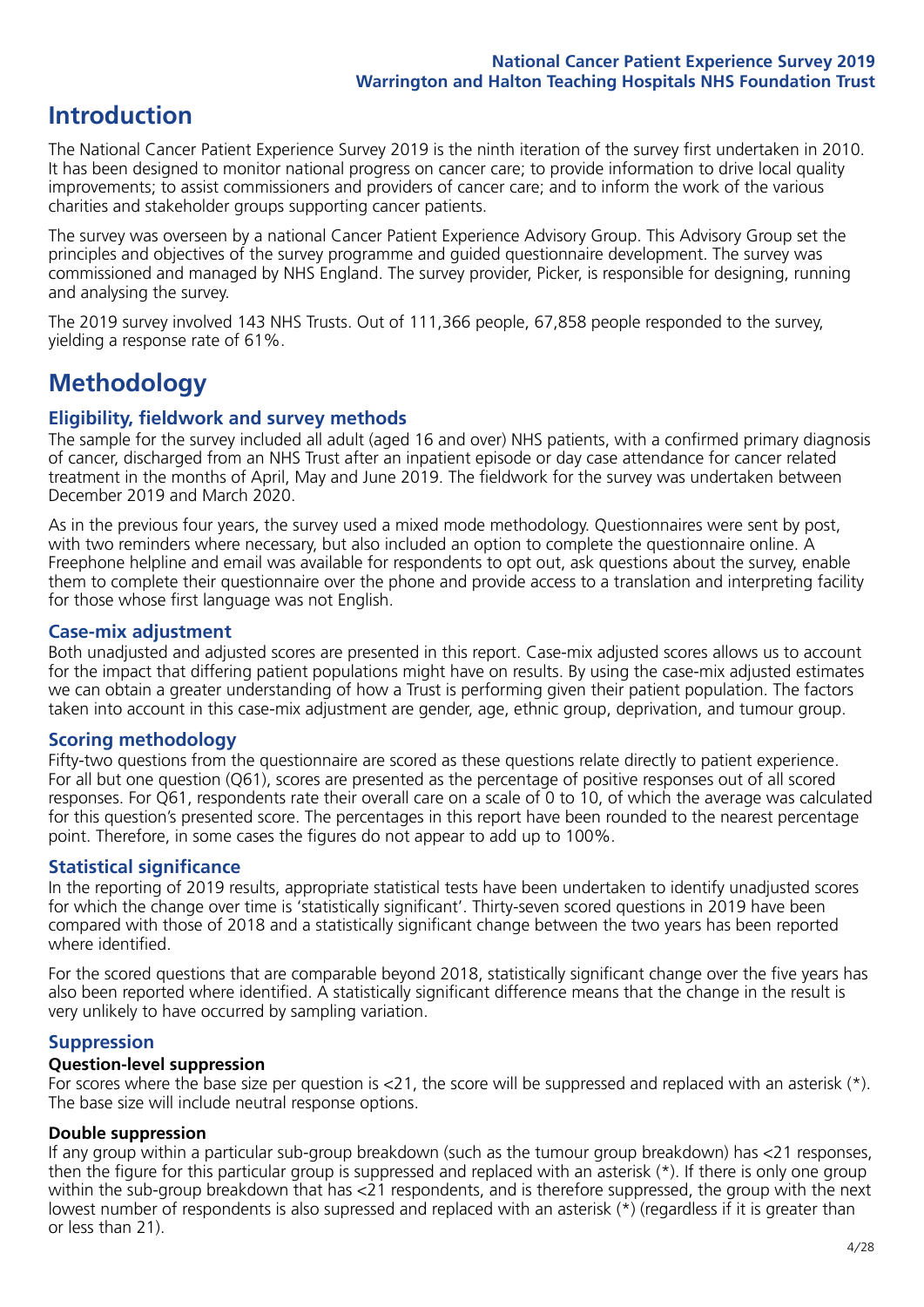# **Understanding the results**

This report shows how this Trust scored for each question in the survey, compared with national results and previous year's results. It is aimed at helping individual Trusts to understand their performance and identify areas for local improvement. Below is a description of the type of results presented within this report and how to understand them.

### **Expected range charts**

The expected range charts in this report show a bar with the lowest and highest score received for each question nationally. Within this bar, an expected range is given (in grey) and a black diamond represents the actual score for this Trust.

Trusts whose score is above the upper limit of the expected range (in the dark blue) are positive outliers, with a score statistically significantly higher than the national mean. This indicates that the Trust performs better than what Trusts of the same size and demographics are expected to perform. The opposite is true if the score is below the lower limit of the expected range (in the light blue); these are negative outliers. For scores within the expected range (in the grey), the score is what we would expect given the Trust's size and demographics.

#### **Comparability tables**

The comparability tables show the 2018 and 2019 unadjusted scores for this Trust for each scored question. If there is a significant change from 2018 and 2019 or overall from 2015 to 2019, an arrow will be presented for the direction of change. The adjusted 2019 score will also be presented for each scored question along with the lower and upper expected range and national score. Scores above the upper limit of the expected range will be highlighted dark blue, scores below the lower limit of the expected range will be highlighted light blue, and scores within the lower and upper limit of the expected ranges will be highlighted grey.

## **Tumour type tables**

The tumour type tables show the unadjusted scores for each scored question for each of the 13 tumour groups. The national score for that tumour group is also shown. Unadjusted scores for the same tumour type across different Trusts may not be comparable, as they do not account for the impact that differing patient populations might have on results. Central nervous system is abbreviated as 'CNS' and lower gastrointestinal tract is abbreviated as 'LGT' throughout this report.

#### **Year on year charts**

The year on year charts show five columns representing the unadjusted scores of the last five years (2015, 2016, 2017, 2018 and 2019) for each scored question.

#### **Notes on specific questions**

Following the development phase of the 2019 survey, several changes were made to the questionnaire. Six scored questions were amended (Q5, Q18, Q30, Q35, Q56 and Q60) and one non-scored question (Q29) was amended that impacted the comparability of questions Q30 to Q41. Of all questions changed or impacted by change, only Q60 is presented with historical comparisons; though the results should be interpreted with caution.

## **Unadjusted data and case-mix adjusted data**

Unadjusted data should be used to see the actual responses from patients relating to the Trust. Case-mix adjusted data, together with expected ranges, should be used to understand whether the results are significantly higher or lower than national results taking account of the patient mix.

# **Further information**

This research was carried out in accordance with the international standard for organisations conducting social research (accreditation to ISO20252:2012; certificate number GB08/74322). The 2019 survey data has been produced and published in line with the Code of Practice for Official Statistics.

For more information on the methodology, please see the Technical Document. It can be viewed along with the 2019 questionnaire and survey quidance on the website at [www.ncpes.co.uk](https://www.ncpes.co.uk/supporting-documents). For all other outputs at National, Trust, CCG and Cancer Alliance level, please see the PDF reports, Excel tables and dashboards at [www.ncpes.co.uk.](https://www.ncpes.co.uk/current-results)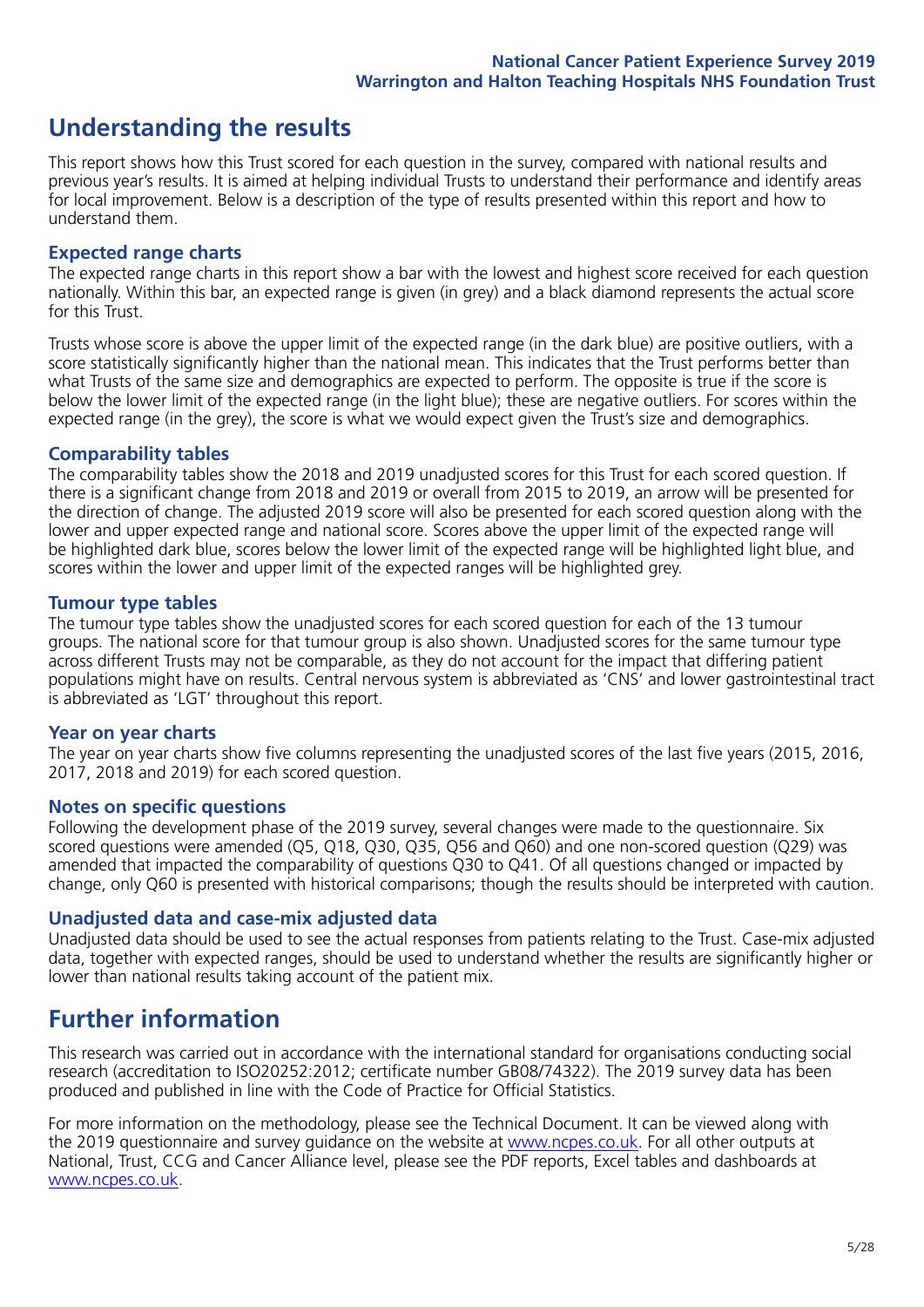# **Response Rate**

# **Overall Response Rate**

196 patients responded out of a total of 322 patients, resulting in a response rate of 61%.

|              | Sample Size | Adjusted<br>Sample | Completed | Response Rate |
|--------------|-------------|--------------------|-----------|---------------|
| <b>Trust</b> | 339         | 322                | 196       | 61%           |
| National     | 119.855     | 111,366            | 67,858    | 61%           |

# **Respondents by Survey Type**

|                            | Number of<br>Respondents |
|----------------------------|--------------------------|
| Online                     | 15                       |
| Paper                      | 181                      |
| Phone                      |                          |
| <b>Translation Service</b> |                          |

# **Respondents by Tumour Group**

|                      | Number of<br>Respondents |
|----------------------|--------------------------|
| Brain / CNS          | ∩                        |
| <b>Breast</b>        | 63                       |
| Colorectal / LGT     | 19                       |
| Gynaecological       | Ω                        |
| Haematological       | 48                       |
| <b>Head and Neck</b> | 1                        |
| Lung                 | 3                        |
| Prostate             | 21                       |
| Sarcoma              | ∩                        |
| Skin                 | 1                        |
| <b>Upper Gastro</b>  | $\overline{2}$           |
| Urological           | 25                       |
| Other                | 13                       |

# **Respondents by Age and Gender**

Respondents year of birth has been used to determine age. This information has been amalgamated into 8 age bands. The age and gender distribution for the Trust was as follows:

|        | Age 16-24 | Age 25-34 | Age 35-44 | Age 45-54  | Age 55-64 | Age 65-74 | Age 75-84     | Age 85+ | Total |
|--------|-----------|-----------|-----------|------------|-----------|-----------|---------------|---------|-------|
| Male   |           |           |           |            | 14        | 31        | 29            |         | 82    |
| Female |           |           |           | 1 ว<br>1 Z | 32        | 35        | $\lnot$<br>Ζ. |         | 114   |
| Total  |           |           |           | 14         | 46        | 66        | 56            | 10      | 196   |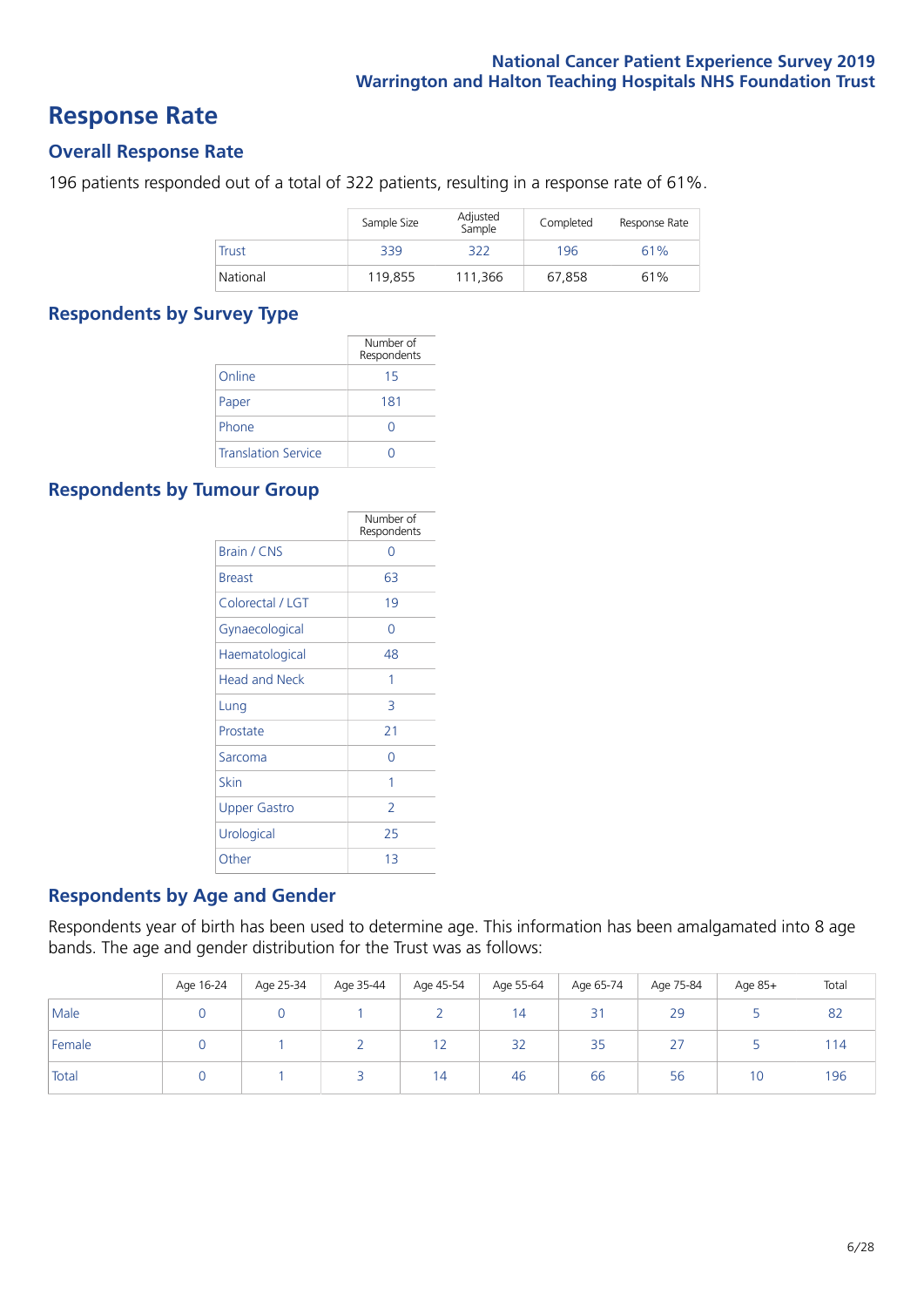# **Expected Range Charts**

| Lower Expected Range<br>Average                                                                                                                                                                                                                                                                                                                                                                                                                                                                                             |       |     | Upper Expected Range |     |         |            |            |                       |                   | Case Mix Adjusted Score |          |
|-----------------------------------------------------------------------------------------------------------------------------------------------------------------------------------------------------------------------------------------------------------------------------------------------------------------------------------------------------------------------------------------------------------------------------------------------------------------------------------------------------------------------------|-------|-----|----------------------|-----|---------|------------|------------|-----------------------|-------------------|-------------------------|----------|
| <b>SEEING YOUR GP</b><br>Q1. Saw GP once or twice before being told they needed to go to<br>hospital<br>Q2. Patient thought they were seen as soon as necessary                                                                                                                                                                                                                                                                                                                                                             | $0\%$ |     | 10% 20%              | 30% | 40% 50% |            | 60%        | 70%                   | 80%<br>79%<br>84% |                         | 90% 100% |
| <b>DIAGNOSTIC TESTS</b><br>Q5. Received all the information needed about the test<br>Q6. The length of time waiting for the test to be done was about<br>right<br>Q7. Test results explained in completely understandable way                                                                                                                                                                                                                                                                                               | $0\%$ | 10% | 20%                  | 30% | 40%     | 50%        | 60%        | 70%<br>70%            | 80%               | 90%<br>89%<br>85%       | 100%     |
| <b>FINDING OUT WHAT WAS WRONG WITH YOU</b><br>Q10. Patient told they could bring a family member or friend when<br>first told they had cancer<br>Q11. Patient felt they were told sensitively that they had cancer<br>Q12. Patient completely understood the explanation of what was<br>wrong<br>Q13. Patient given easy to understand written information about<br>the type of cancer they had                                                                                                                             | 0%    | 10% | 20%                  | 30% | 40%     | 50%        | 60%        | 70% 80%<br>65%<br>65% | 76%<br>83%        |                         | 90% 100% |
| <b>DECIDING THE BEST TREATMENT FOR YOU</b><br>Q14. Patient felt that treatment options were completely explained<br>Q15. Patient felt possible side effects were definitely explained in<br>an understandable way<br>Q16. Patient definitely given practical advice and support in dealing<br>with side effects of treatment<br>Q17. Patient definitely told about side effects that could affect<br>them in the future<br>Q18. Patient definitely involved as much as they wanted in<br>decisions about care and treatment | $0\%$ | 10% | 20%                  | 30% | 40%     | 50%<br>54% | 60%<br>60% | 70%<br>70%            | 80%<br>84%<br>76% |                         | 90% 100% |
| <b>CLINICAL NURSE SPECIALIST (CNS)</b><br>Q19. Patient given the name of a CNS who would support them<br>through their treatment<br>Q20. Patient found it very or quite easy to contact their CNS<br>Q21. Patient got understandable answers to important questions<br>all or most of the time                                                                                                                                                                                                                              | $0\%$ | 10% | 20%                  | 30% | 40%     | 50%        | 60%        | 70%                   | 80%               | 90%<br>88%<br>86%       | 90% 100% |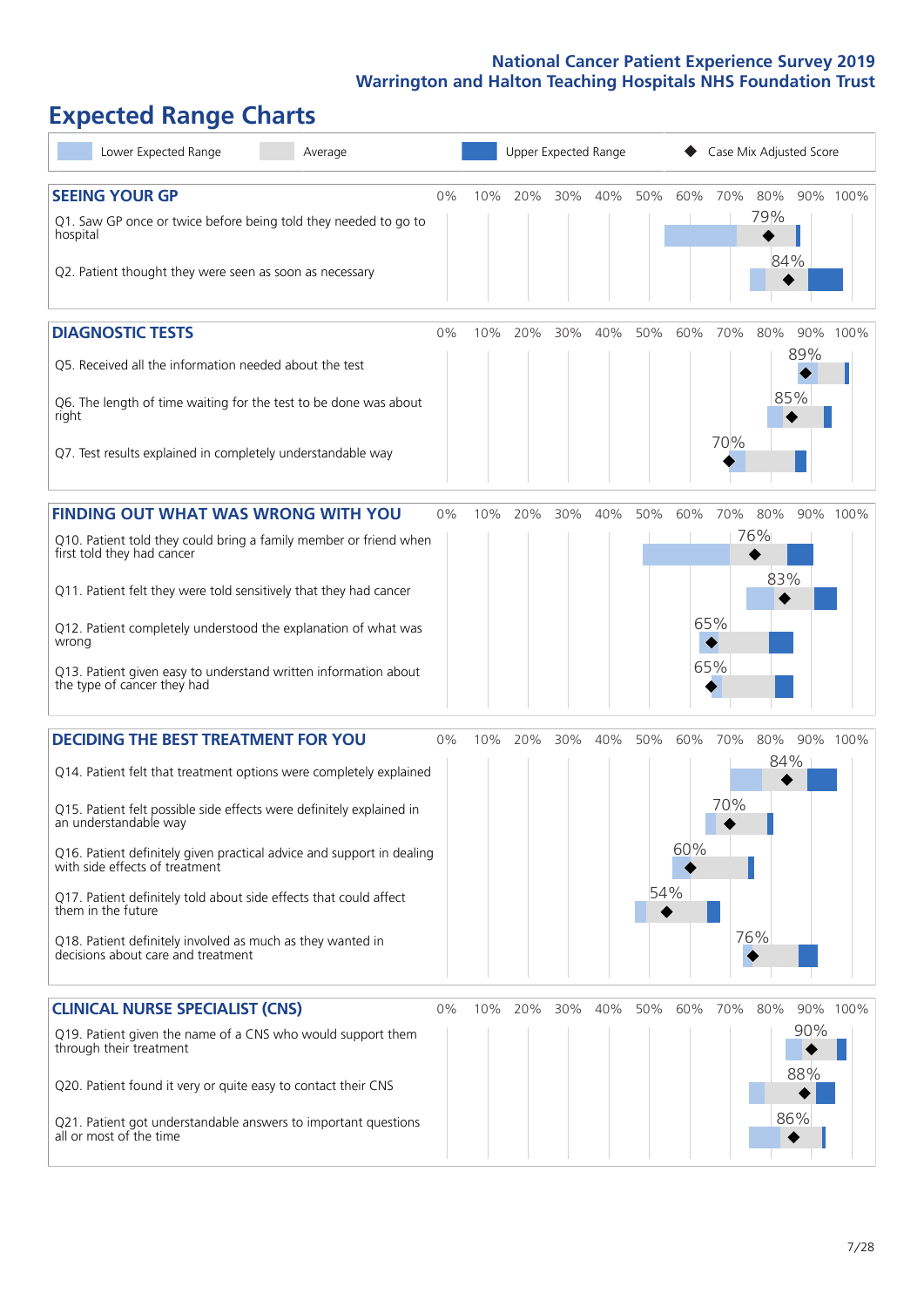# **Expected Range Charts**

| Lower Expected Range<br>Average                                                                                   |       |     |     |     | Upper Expected Range |     |     | Case Mix Adjusted Score |     |     |          |
|-------------------------------------------------------------------------------------------------------------------|-------|-----|-----|-----|----------------------|-----|-----|-------------------------|-----|-----|----------|
| <b>SUPPORT FOR PEOPLE WITH CANCER</b>                                                                             | 0%    | 10% | 20% | 30% | 40%                  | 50% | 60% | 70% 80%                 |     |     | 90% 100% |
| Q22. Hospital staff gave information about support or self-help<br>groups for people with cancer                  |       |     |     |     |                      |     |     |                         | 78% |     |          |
| Q23. Hospital staff discussed or gave information about the impact<br>cancer could have on day to day activities  |       |     |     |     |                      |     |     |                         | 77% |     |          |
| Q24. Hospital staff gave information on getting financial help or<br>possible benefits                            |       |     |     |     |                      | 51% |     |                         |     |     |          |
| Q25. Hospital staff told patient they could get free prescriptions                                                |       |     |     |     |                      |     |     | 75%                     |     |     |          |
| <b>OPERATIONS</b>                                                                                                 | 0%    | 10% | 20% | 30% | 40%                  | 50% | 60% | 70%                     | 80% |     | 90% 100% |
| Q27. Beforehand, patient had all the information needed about the<br>operation                                    |       |     |     |     |                      |     |     |                         |     | 95% |          |
| Q28. Afterwards, staff completely explained how operation had<br>gone in understandable way                       |       |     |     |     |                      |     |     | 69%                     |     |     |          |
| <b>HOSPITAL CARE AS AN INPATIENT</b>                                                                              | $0\%$ | 10% | 20% | 30% | 40%                  | 50% | 60% | 70%                     | 80% |     | 90% 100% |
| Q30. Hospital staff didn't talk in front of patient as if patient wasn't<br>there                                 |       |     |     |     |                      |     |     |                         | 82% |     |          |
| Q31. Patient had confidence and trust in all doctors treating them                                                |       |     |     |     |                      |     |     | 74%                     |     |     |          |
| Q32. Patient's family or someone close definitely felt able to talk to<br>a doctor                                |       |     |     |     |                      |     | 64% |                         |     |     |          |
| Q33. Patient had confidence and trust in all the ward nurses<br>treating them                                     |       |     |     |     |                      |     |     | 72%                     |     |     |          |
| Q34. Patient thought there were always or nearly always enough<br>nurses on duty to care for them                 |       |     |     |     |                      | 49% |     |                         |     |     |          |
| Q35. All hospital staff asked patient what name they prefer to be<br>called by                                    |       |     |     |     |                      |     |     | 75%                     |     |     |          |
| Q36. Patient always given enough privacy when discussing<br>condition or treatment                                |       |     |     |     |                      |     |     | 73%                     |     |     |          |
| Q37. Patient definitely found hospital staff to discuss worries or<br>fears during their inpatient visit          |       |     |     |     | 42%                  |     |     |                         |     |     |          |
| Q38. Hospital staff definitely did everything they could to help<br>control pain                                  |       |     |     |     |                      |     |     |                         | 78% |     |          |
| Q39. Patient always felt they were treated with respect and dignity<br>while in hospital                          |       |     |     |     |                      |     |     |                         | 80% |     |          |
| Q40. Patient given clear written information about what should or<br>should not do after leaving hospital         |       |     |     |     |                      |     |     |                         | 82% |     |          |
| Q41. Hospital staff told patient who to contact if worried about<br>condition or treatment after leaving hospital |       |     |     |     |                      |     |     |                         |     | 94% |          |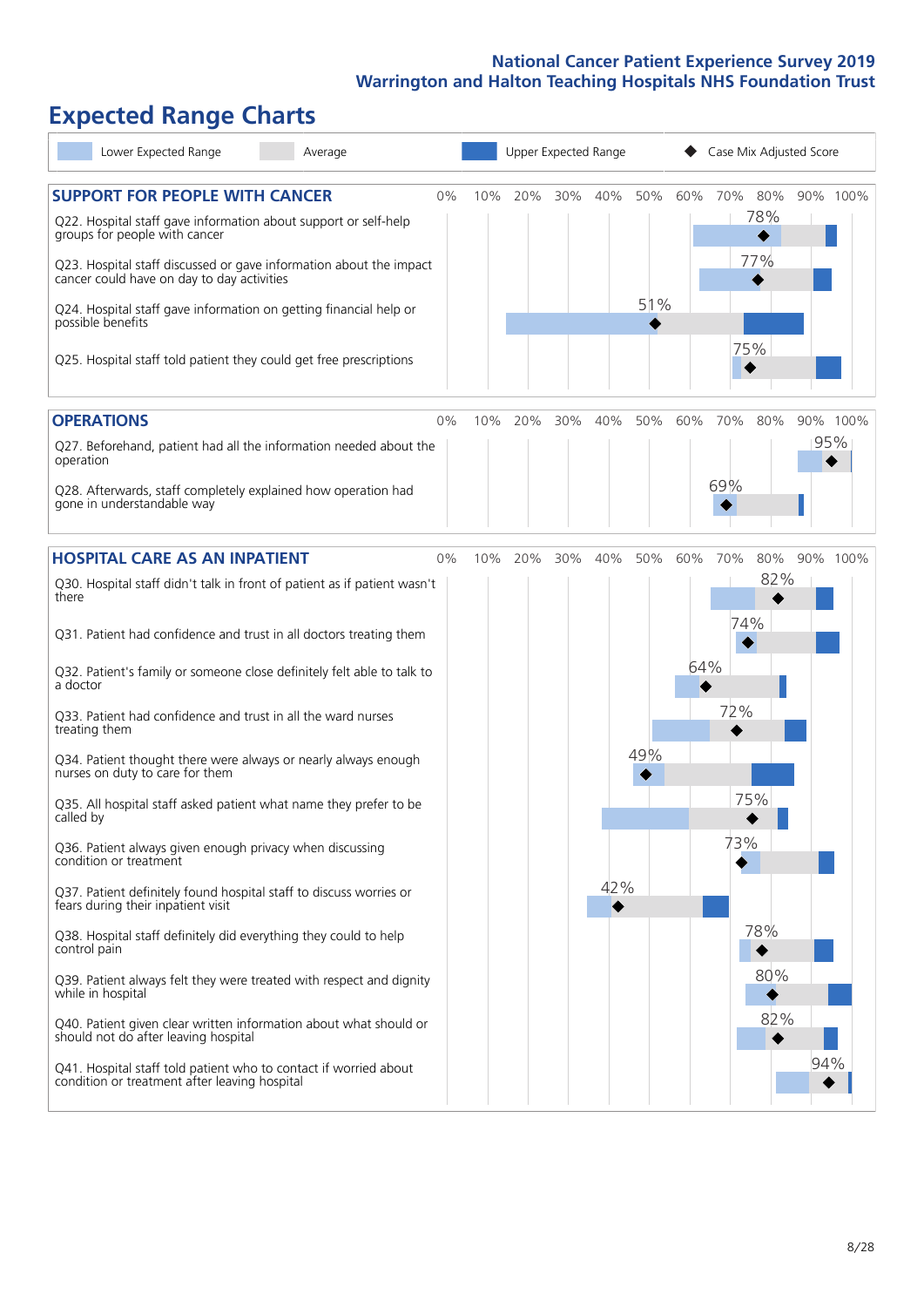# **Expected Range Charts**

| Lower Expected Range<br>Average                                                                                                                                                |                |     |                |     | Upper Expected Range |     |            |     | Case Mix Adjusted Score |                       |          |
|--------------------------------------------------------------------------------------------------------------------------------------------------------------------------------|----------------|-----|----------------|-----|----------------------|-----|------------|-----|-------------------------|-----------------------|----------|
| <b>HOSPITAL CARE AS A DAY PATIENT / OUTPATIENT 0%</b><br>Q43. Patient definitely found hospital staff to discuss worries or<br>fears during their outpatient or day case visit |                | 10% | 20%            | 30% | 40% 50%              |     | 60%<br>62% | 70% | 80%                     |                       | 90% 100% |
| Q44. Cancer doctor had the right documents at patient's last<br>outpatient appointment                                                                                         |                |     |                |     |                      |     |            |     |                         |                       | 95%      |
| Q46. Beforehand patient completely had all information needed<br>about radiotherapy treatment                                                                                  |                |     |                |     |                      |     |            |     | 80%                     |                       |          |
| Q47. Patient completely given understandable information about<br>whether radiotherapy was working                                                                             |                |     |                |     |                      | 51% |            |     |                         |                       |          |
| Q49. Beforehand patient completely had all information needed<br>about chemotherapy treatment                                                                                  |                |     |                |     |                      |     |            |     | 82%                     |                       |          |
| Q50. Patient given enough information about whether<br>chemotherapy was working in a completely understandable way                                                             |                |     |                |     |                      |     | 60%        |     |                         |                       |          |
| <b>HOME CARE AND SUPPORT</b>                                                                                                                                                   | 0%             | 10% | 20%            | 30% | 40%                  | 50% | 60%        | 70% | 80%                     |                       | 90% 100% |
| Q51. Hospital staff definitely gave family or someone close all the<br>information needed to help care at home                                                                 |                |     |                |     |                      | 51% |            |     |                         |                       |          |
| Q52. Patient definitely given enough support from health or social<br>services during treatment                                                                                |                |     |                |     | 41%                  |     |            |     |                         |                       |          |
| Q53. Patient definitely given enough support from health or social<br>services after treatment                                                                                 |                |     |                |     | 36%                  |     |            |     |                         |                       |          |
| <b>CARE FROM YOUR GENERAL PRACTICE</b>                                                                                                                                         | 0%             | 10% | 20%            | 30% | 40%                  | 50% | 60%        | 70% | 80%                     |                       | 90% 100% |
| Q54. GP given enough information about patient's condition and<br>treatment                                                                                                    |                |     |                |     |                      |     |            |     |                         |                       | 96%      |
| Q55. General practice staff definitely did everything they could to<br>support patient during treatment                                                                        |                |     |                |     |                      | 51% |            |     |                         |                       |          |
| <b>YOUR OVERALL NHS CARE</b>                                                                                                                                                   | $0\%$          | 10% | 20%            | 30% | 40%                  | 50% | 60%        | 70% | 80%                     |                       | 90% 100% |
| Q56. Different people treating and caring for patient always work<br>well together to give best possible care                                                                  |                |     |                |     |                      |     |            | 65% |                         |                       |          |
| Q57. Patient given a care plan                                                                                                                                                 |                |     |                |     | 38%                  |     |            |     |                         |                       |          |
| Q58. Overall the administration of care was good or very good                                                                                                                  |                |     |                |     |                      |     |            |     |                         | 86%                   |          |
| Q59. Patient felt length of time for attending clinics and<br>appointments for cancer was about right                                                                          |                |     |                |     |                      |     |            |     | 80%                     |                       |          |
| Q60. Someone discussed with patient whether they would like to<br>take part in cancer research                                                                                 |                | 11% |                |     |                      |     |            |     |                         |                       |          |
|                                                                                                                                                                                | $\overline{0}$ | 1   | $\overline{2}$ | 3   | 4                    | 5   | 6          | 7   | 8                       | 9<br>8.7 <sub>1</sub> | 10       |
| Q61. Patient's average rating of care scored from very poor to very<br>good                                                                                                    |                |     |                |     |                      |     |            |     |                         |                       |          |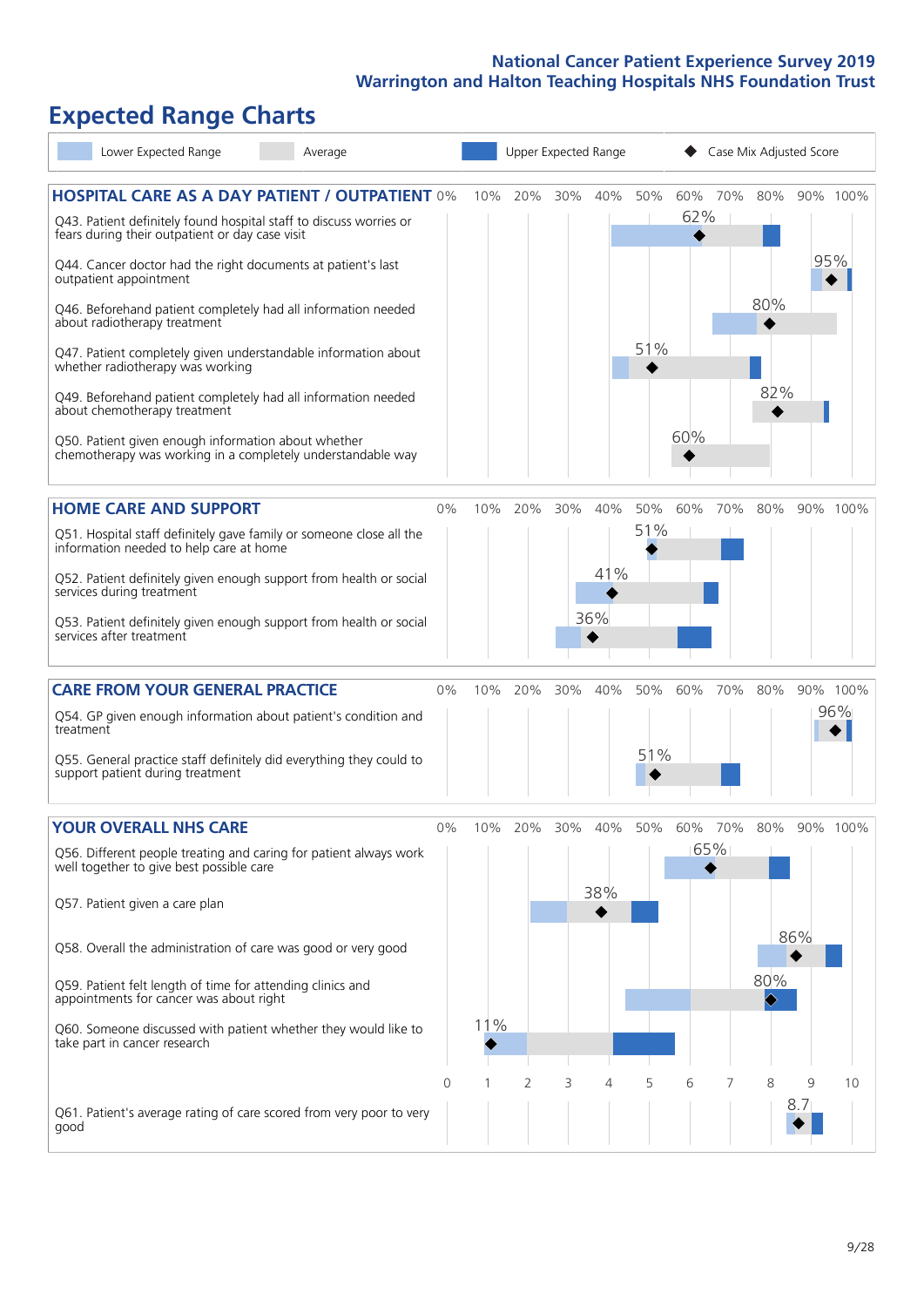Unadjusted Scores **Case Mix Adjusted Scores** 

# **Comparability Tables**

\* Indicates where a score has been suppressed because there are less than 21 responses.

or  $\blacktriangledown$ Change 2018-2019: Indicates where 2019 score is significantly higher or lower than 2018 score Change Overall: Indicates significant change overall (2015, 2016, 2017, 2018 and 2019).

Adjusted Score below Lower Expected Range Adjusted Score between Upper and Lower Expected Ranges Adjusted Score above Upper Expected Range

> National Score

| ** No score available for 2018. | (2015, 2016, 2017, 2018) |
|---------------------------------|--------------------------|
|                                 |                          |
|                                 | 2018                     |

 $\blacktriangle$ 

|                                                                                                         | 2018<br>n | 2018<br>Score | 2019<br>n | 2019<br>Score | Change<br>$2018 -$<br>2019 | Change<br>Overall | 2019<br>Score | Lower<br>Range | Upper<br>Expected Expected<br>Range | National<br>Score |
|---------------------------------------------------------------------------------------------------------|-----------|---------------|-----------|---------------|----------------------------|-------------------|---------------|----------------|-------------------------------------|-------------------|
| <b>SEEING YOUR GP</b>                                                                                   |           |               |           |               |                            |                   |               |                |                                     |                   |
| Q1. Saw GP once or twice before being told they needed to go<br>to hospital                             | 89        | 80%           | 120       | 79%           |                            |                   | 79%           | 72%            | 86%                                 | 79%               |
| Q2. Patient thought they were seen as soon as necessary                                                 | 130       | 88%           | 188       | 86%           |                            |                   | 84%           | 79%            | 89%                                 | 84%               |
| <b>DIAGNOSTIC TESTS</b>                                                                                 |           |               |           |               |                            |                   |               |                |                                     |                   |
| O5. Received all the information needed about the test                                                  | $* *$     | $***$         | 159       | 89%           |                            |                   | 89%           | 92%            | 98%                                 | 95%               |
| Q6. The length of time waiting for the test to be done was<br>about right                               | 110       | 93%           | 162       | 87%           |                            |                   | 85%           | 83%            | 93%                                 | 88%               |
| Q7. Test results explained in completely understandable way                                             | 111       | 77%           | 162       | 71%           |                            |                   | 70%           | 74%            | 86%                                 | 80%               |
| <b>FINDING OUT WHAT WAS WRONG WITH YOU</b>                                                              |           |               |           |               |                            |                   |               |                |                                     |                   |
| Q10. Patient told they could bring a family member or friend<br>when first told they had cancer         | 125       | 70%           | 180       | 77%           |                            |                   | 76%           | 70%            | 84%                                 | 77%               |
| Q11. Patient felt they were told sensitively that they had cancer                                       | 133       | 80%           | 194       | 85%           |                            |                   | 83%           | 81%            | 91%                                 | 86%               |
| Q12. Patient completely understood the explanation of what<br>was wrong                                 | 134       | 60%           | 195       | 65%           |                            |                   | 65%           | 67%            | 80%                                 | 73%               |
| Q13. Patient given easy to understand written information<br>about the type of cancer they had          | 116       | 63%           | 173       | 68%           |                            |                   | 65%           | 68%            | 81%                                 | 74%               |
| <b>DECIDING THE BEST TREATMENT FOR YOU</b>                                                              |           |               |           |               |                            |                   |               |                |                                     |                   |
| Q14. Patient felt that treatment options were completely<br>explained                                   | 109       | 81%           | 171       | 84%           |                            |                   | 84%           | 78%            | 89%                                 | 83%               |
| Q15. Patient felt possible side effects were definitely explained<br>in an understandable way           | 126       | 66%           | 186       | 69%           |                            |                   | 70%           | 66%            | 79%                                 | 73%               |
| Q16. Patient definitely given practical advice and support in<br>dealing with side effects of treatment | 125       | 57%           | 181       | 60%           |                            |                   | 60%           | 60%            | 74%                                 | 67%               |
| Q17. Patient definitely told about side effects that could affect<br>them in the future                 | 118       | 47%           | 169       | 54%           |                            |                   | 54%           | 49%            | 64%                                 | 57%               |
| Q18. Patient definitely involved as much as they wanted in<br>decisions about care and treatment        | $* *$     | $***$         | 191       | 76%           |                            |                   | 76%           | 75%            | 87%                                 | 81%               |
| <b>CLINICAL NURSE SPECIALIST (CNS)</b>                                                                  |           |               |           |               |                            |                   |               |                |                                     |                   |
| Q19. Patient given the name of a CNS who would support them<br>through their treatment                  | 130       | 85%           | 189       | 90%           |                            |                   | 90%           | 88%            | 96%                                 | 92%               |
| Q20. Patient found it very or quite easy to contact their CNS                                           | 104       | 83%           | 157       | 89%           |                            |                   | 88%           | 78%            | 91%                                 | 85%               |
| Q21. Patient got understandable answers to important<br>questions all or most of the time               | 103       | 84%           | 153       | 86%           |                            |                   | 86%           | 82%            | 93%                                 | 87%               |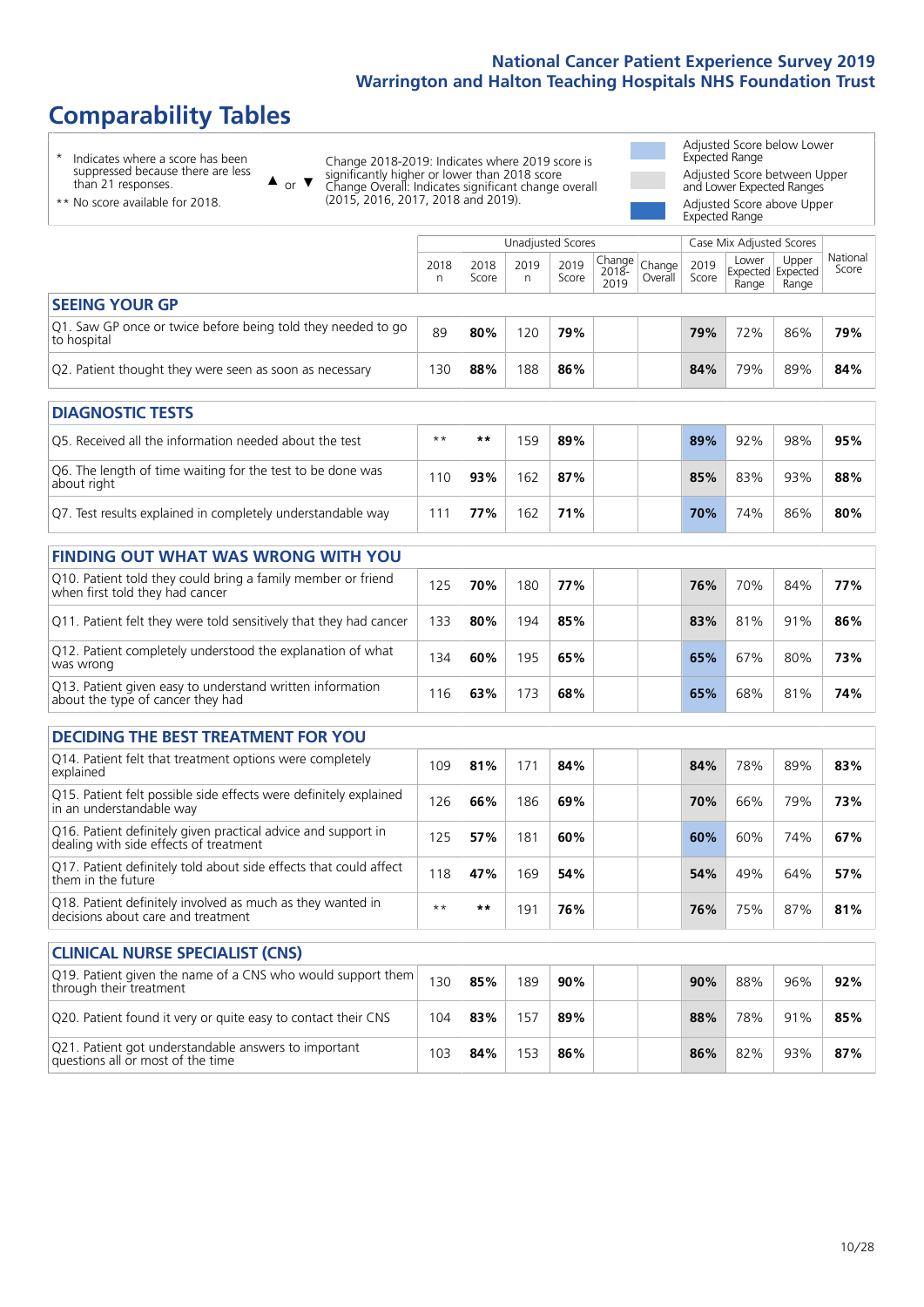# **Comparability Tables**

\* Indicates where a score has been suppressed because there are less than 21 responses.

\*\* No score available for 2018.

 $\triangle$  or  $\nabla$ 

Change 2018-2019: Indicates where 2019 score is significantly higher or lower than 2018 score Change Overall: Indicates significant change overall (2015, 2016, 2017, 2018 and 2019).

Adjusted Score below Lower Expected Range Adjusted Score between Upper and Lower Expected Ranges Adjusted Score above Upper Expected Range

|                                                                                                                   |              |               |           | <b>Unadjusted Scores</b> |                         |                   |               | Case Mix Adjusted Scores            |                |                   |
|-------------------------------------------------------------------------------------------------------------------|--------------|---------------|-----------|--------------------------|-------------------------|-------------------|---------------|-------------------------------------|----------------|-------------------|
|                                                                                                                   | 2018<br>n    | 2018<br>Score | 2019<br>n | 2019<br>Score            | Change<br>2018-<br>2019 | Change<br>Overall | 2019<br>Score | Lower<br>Expected Expected<br>Range | Upper<br>Range | National<br>Score |
| <b>SUPPORT FOR PEOPLE WITH CANCER</b>                                                                             |              |               |           |                          |                         |                   |               |                                     |                |                   |
| Q22. Hospital staff gave information about support or self-help<br>groups for people with cancer                  | 103          | 74%           | 150       | 79%                      |                         |                   | 78%           | 83%                                 | 94%            | 88%               |
| Q23. Hospital staff discussed or gave information about the<br>impact cancer could have on day to day activities  | 85           | 68%           | 119       | 77%                      |                         |                   | 77%           | 77%                                 | 91%            | 84%               |
| Q24. Hospital staff gave information on getting financial help or<br>possible benefits                            | 71           | 42%           | 88        | 49%                      |                         |                   | 51%           | 52%                                 | 73%            | 63%               |
| Q25. Hospital staff told patient they could get free prescriptions                                                | 49           | 69%           | 69        | 74%                      |                         |                   | 75%           | 73%                                 | 91%            | 82%               |
| <b>OPERATIONS</b>                                                                                                 |              |               |           |                          |                         |                   |               |                                     |                |                   |
| Q27. Beforehand, patient had all the information needed about<br>the operation                                    | 84           | 94%           | 111       | 95%                      |                         |                   | 95%           | 93%                                 | 100%           | 96%               |
| Q28. Afterwards, staff completely explained how operation had<br>gone in understandable way                       | 84           | 74%           | 110       | 69%                      |                         |                   | 69%           | 72%                                 | 87%            | 79%               |
| <b>HOSPITAL CARE AS AN INPATIENT</b>                                                                              |              |               |           |                          |                         |                   |               |                                     |                |                   |
| Q30. Hospital staff didn't talk in front of patient as if patient<br>wasn't there                                 | $\star\star$ | **            | 93        | 84%                      |                         |                   | 82%           | 76%                                 | 91%            | 84%               |
| Q31. Patient had confidence and trust in all doctors treating<br>them                                             | $\star\star$ | **            | 97        | 76%                      |                         |                   | 74%           | 76%                                 | 91%            | 84%               |
| Q32. Patient's family or someone close definitely felt able to talk<br>to a doctor                                | $**$         | **            | 78        | 65%                      |                         |                   | 64%           | 62%                                 | 82%            | 72%               |
| Q33. Patient had confidence and trust in all the ward nurses<br>treating them                                     | $**$         | **            | 95        | 73%                      |                         |                   | 72%           | 65%                                 | 83%            | 74%               |
| Q34. Patient thought there were always or nearly always<br>enough nurses on duty to care for them                 | $* *$        | **            | 96        | 50%                      |                         |                   | 49%           | 54%                                 | 75%            | 64%               |
| Q35. All hospital staff asked patient what name they prefer to<br>be called by                                    | $**$         | **            | 95        | 75%                      |                         |                   | 75%           | 60%                                 | 82%            | 71%               |
| Q36. Patient always given enough privacy when discussing<br>condition or treatment                                | $**$         | **            | 94        | 74%                      |                         |                   | 73%           | 77%                                 | 92%            | 85%               |
| Q37. Patient definitely found hospital staff to discuss worries or<br>fears during their inpatient visit          | $**$         | **            | 74        | 43%                      |                         |                   | 42%           | 40%                                 | 63%            | 52%               |
| Q38. Hospital staff definitely did everything they could to help<br>control pain                                  | $\star\star$ | $***$         | 88        | 80%                      |                         |                   | 78%           | 75%                                 | 91%            | 83%               |
| Q39. Patient always felt they were treated with respect and<br>dignity while in hospital                          | $\star\star$ | **            | 97        | 81%                      |                         |                   | 80%           | 81%                                 | 94%            | 88%               |
| Q40. Patient given clear written information about what should<br>or should not do after leaving hospital         | $**$         | **            | 94        | 84%                      |                         |                   | 82%           | 79%                                 | 93%            | 86%               |
| Q41. Hospital staff told patient who to contact if worried about<br>condition or treatment after leaving hospital | $**$         | **            | 90        | 96%                      |                         |                   | 94%           | 89%                                 | 99%            | 94%               |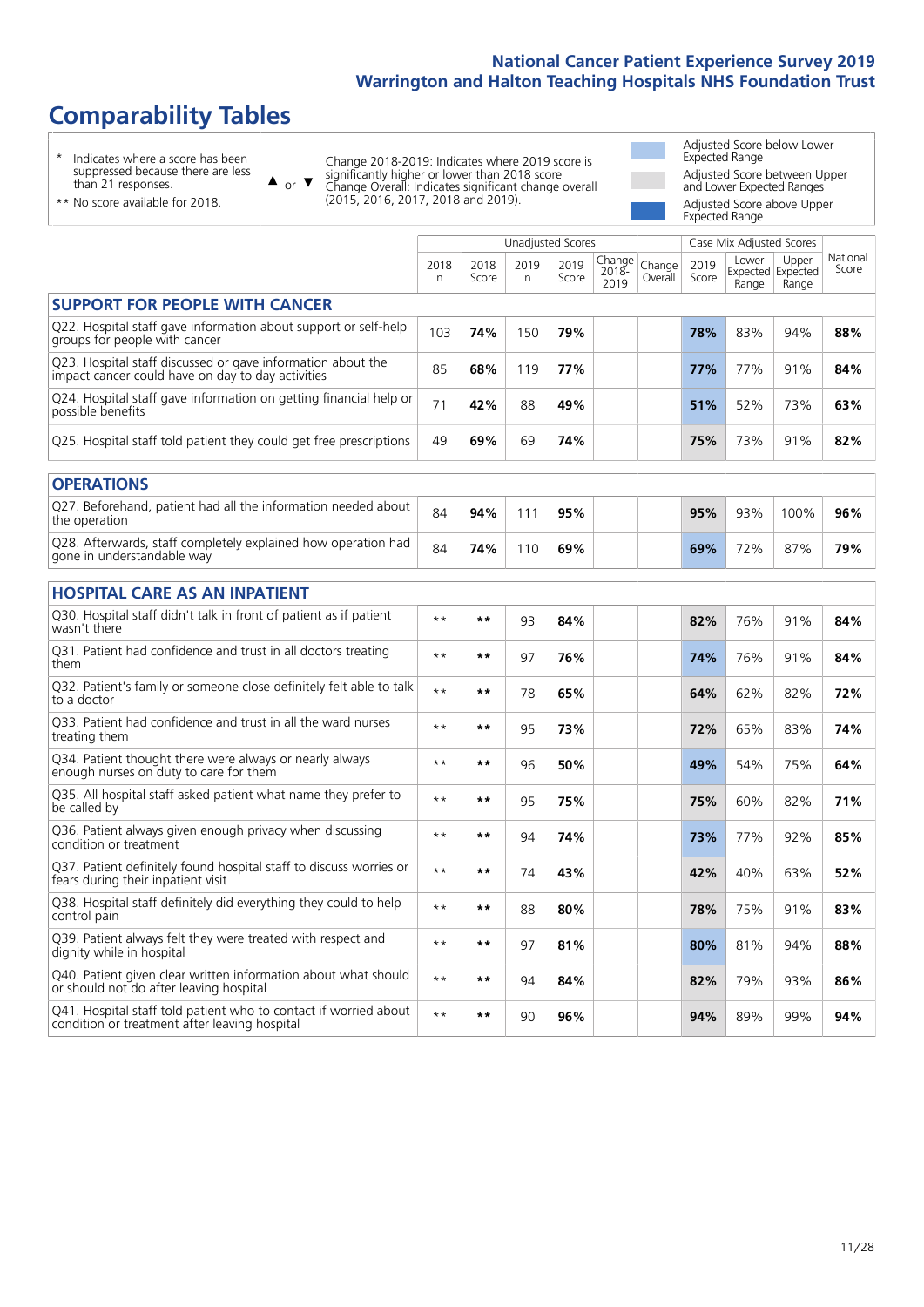# **Comparability Tables**

\* Indicates where a score has been suppressed because there are less than 21 responses.

\*\* No score available for 2018.

 $\triangle$  or  $\nabla$ 

Change 2018-2019: Indicates where 2019 score is significantly higher or lower than 2018 score Change Overall: Indicates significant change overall (2015, 2016, 2017, 2018 and 2019).

Adjusted Score below Lower Expected Range Adjusted Score between Upper and Lower Expected Ranges Adjusted Score above Upper Expected Range

|                                                                                                                       |            |               | <b>Unadjusted Scores</b> |               |                            |                   |               | Case Mix Adjusted Scores            |                |                   |
|-----------------------------------------------------------------------------------------------------------------------|------------|---------------|--------------------------|---------------|----------------------------|-------------------|---------------|-------------------------------------|----------------|-------------------|
|                                                                                                                       | 2018<br>n. | 2018<br>Score | 2019<br>n                | 2019<br>Score | Change<br>$2018 -$<br>2019 | Change<br>Overall | 2019<br>Score | Lower<br>Expected Expected<br>Range | Upper<br>Range | National<br>Score |
| <b>HOSPITAL CARE AS A DAY PATIENT / OUTPATIENT</b>                                                                    |            |               |                          |               |                            |                   |               |                                     |                |                   |
| Q43. Patient definitely found hospital staff to discuss worries or<br>fears during their outpatient or day case visit | 102        | 66%           | 144                      | 63%           |                            |                   | 62%           | 63%                                 | 78%            | 71%               |
| Q44. Cancer doctor had the right documents at patient's last<br>outpatient appointment                                | 116        | 97%           | 159                      | 96%           |                            |                   | 95%           | 93%                                 | 99%            | 96%               |
| Q46. Beforehand patient completely had all information needed<br>about radiotherapy treatment                         | 27         | 85%           | 46                       | 80%           |                            |                   | 80%           | 77%                                 | 96%            | 86%               |
| Q47. Patient completely given understandable information<br>about whether radiotherapy was working                    | 23         | 48%           | 41                       | 51%           |                            |                   | 51%           | 45%                                 | 75%            | 60%               |
| Q49. Beforehand patient completely had all information needed<br>about chemotherapy treatment                         | 58         | 71%           | 65                       | 82%           |                            |                   | 82%           | 75%                                 | 93%            | 84%               |
| Q50. Patient given enough information about whether<br>chemotherapy was working in a completely understandable way    | 56         | 64%           | 57                       | 63%           |                            |                   | 60%           | 55%                                 | 80%            | 68%               |
| <b>HOME CARE AND SUPPORT</b>                                                                                          |            |               |                          |               |                            |                   |               |                                     |                |                   |
| Q51. Hospital staff definitely gave family or someone close all<br>the information needed to help care at home        | 113        | 53%           | 144                      | 51%           |                            |                   | 51%           | 52%                                 | 68%            | 60%               |
| Q52. Patient definitely given enough support from health or<br>social services during treatment                       | 67         | 51%           | 95                       | 41%           |                            |                   | 41%           | 41%                                 | 63%            | 52%               |
| Q53. Patient definitely given enough support from health or<br>social services after treatment                        | 46         | 35%           | 71                       | 35%           |                            |                   | 36%           | 33%                                 | 57%            | 45%               |
| <b>CARE FROM YOUR GENERAL PRACTICE</b>                                                                                |            |               |                          |               |                            |                   |               |                                     |                |                   |
| Q54. GP given enough information about patient's condition<br>and treatment                                           | 100        | 94%           | 141                      | 96%           |                            |                   | 96%           | 92%                                 | 99%            | 95%               |
| Q55. General practice staff definitely did everything they could<br>to support patient during treatment               | 75         | 64%           | 105                      | 51%           |                            |                   | 51%           | 49%                                 | 68%            | 58%               |
| <b>YOUR OVERALL NHS CARE</b>                                                                                          |            |               |                          |               |                            |                   |               |                                     |                |                   |
| Q56. Different people treating and caring for patient always<br>work well together to give best possible care         | $* *$      | $***$         | 182                      | 66%           |                            |                   | 65%           | 66%                                 | 79%            | 73%               |
| Q57. Patient given a care plan                                                                                        | 97         | 29%           | 145                      | 39%           |                            |                   | 38%           | 30%                                 | 46%            | 38%               |
| Q58. Overall the administration of care was good or very good                                                         | 133        | 88%           | 189                      | 87%           |                            |                   | 86%           | 84%                                 | 94%            | 89%               |
| Q59. Patient felt length of time for attending clinics and<br>appointments for cancer was about right                 | 133        | 76%           | 188                      | 80%           |                            |                   | 80%           | 60%                                 | 79%            | 69%               |
| Q60. Someone discussed with patient whether they would like<br>to take part in cancer research                        | 131        | 10%           | 182                      | 10%           |                            |                   | 11%           | 20%                                 | 41%            | 30%               |
| Q61. Patient's average rating of care scored from very poor to<br>very good                                           | 127        | 8.7           | 190                      | 8.7           |                            |                   | 8.7           | 8.6                                 | 9.0            | 8.8               |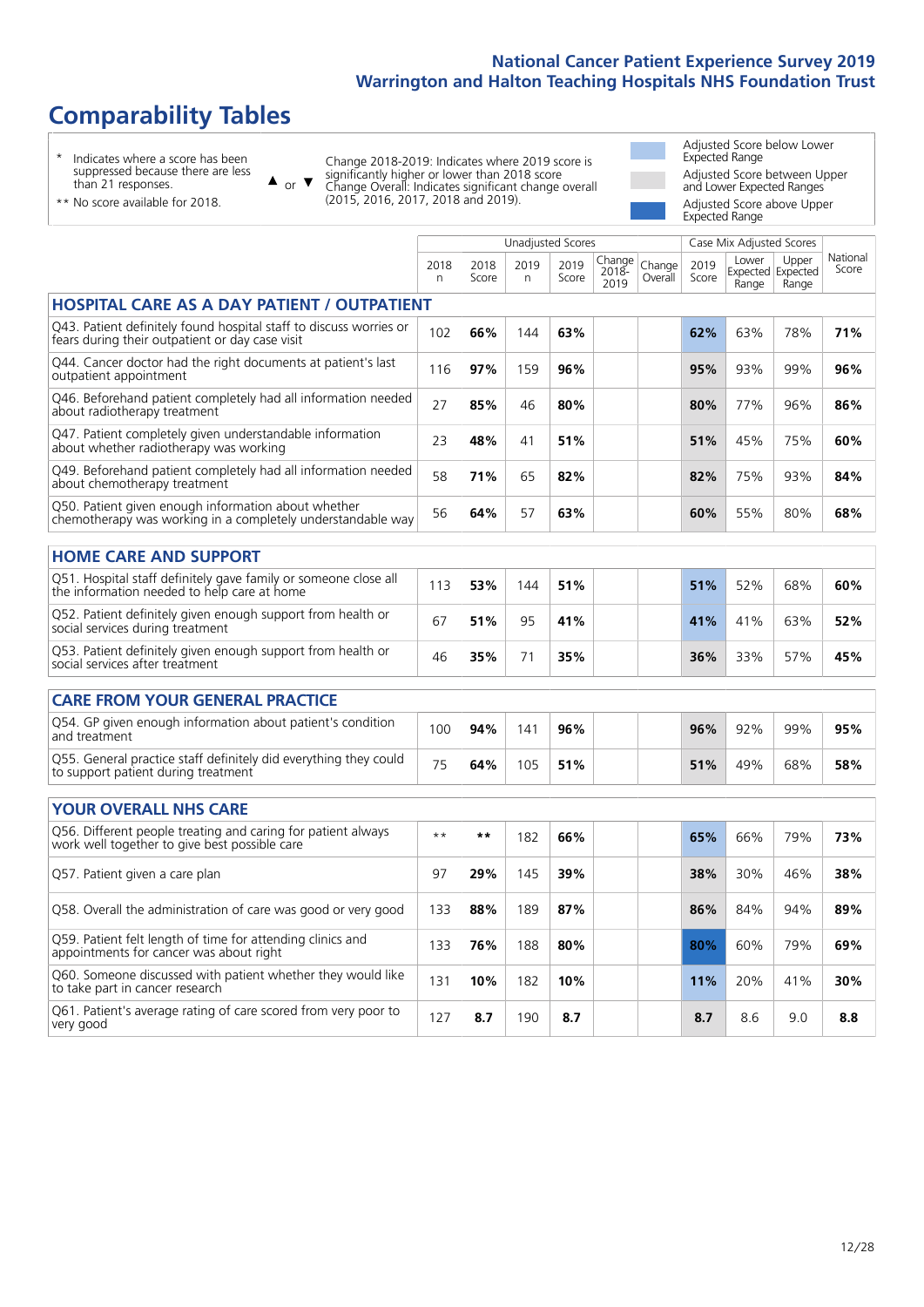# **Tumour Type Tables**

- \* Indicates where a score has been suppressed because there are less than 21 responses.
- n.a. Indicates that there were no respondents for that tumour group.

| <b>SEEING YOUR GP</b>                           |              |       |               |                   |                |                |                  |                 | Tumour Group |         |         |                 |                                                 |         |                |
|-------------------------------------------------|--------------|-------|---------------|-------------------|----------------|----------------|------------------|-----------------|--------------|---------|---------|-----------------|-------------------------------------------------|---------|----------------|
|                                                 |              | Brain | <b>Breast</b> | Colorectal<br>LGT | Gynaecological | Haematological | Head and<br>Neck | <b>Lung</b>     | Prostate     | Sarcoma | Skin    | Upper<br>Gastro | Urological                                      | Other   | All<br>Cancers |
| Q1. Saw GP once or twice before being told they | <b>Trust</b> |       | $n.a.$ 95%    |                   | n.a.           | 69%            | $\star$          | $\star$         | $\star$      | n.a.    | $\star$ | $\star$         | $\star$                                         | $\star$ | 79%            |
| needed to go to hospital                        | National     | 59%   |               | 94% 75% 77%       |                |                |                  | 67% 79% 71% 82% |              |         |         |                 | 71% 90% 74% 83% 74%                             |         | 79%            |
| Q2. Patient thought they were seen as soon as   | Trust        | n.a.  | 95%           |                   | n.a.           | 80%            | $\star$          | $\star$         | $\star$      | n.a.    | $\star$ | $\star$         | 75%                                             | $\star$ | 86%            |
| necessary                                       | National     | 79%   |               |                   |                |                |                  |                 |              |         |         |                 | 89% 83% 81% 82% 81% 84% 86% 69% 85% 79% 85% 79% |         | 84%            |

#### **DIAGNOSTIC TESTS** Tumour Group

|                                                   |              | Brain | <b>Breast</b> | olorectal.<br>LGT<br>$\cup$ | $\overline{\sigma}$<br>Gynaecologic | Haematologica | Head and<br>Neck | Lung        | Prostate | Sarcoma | Skin | Upper<br>Gastro | Irological                                  | Other   | All<br>Cancers |
|---------------------------------------------------|--------------|-------|---------------|-----------------------------|-------------------------------------|---------------|------------------|-------------|----------|---------|------|-----------------|---------------------------------------------|---------|----------------|
| Q5. Received all the information needed about     | Trust        | n.a.  | 86%           |                             | n.a.                                | 89%           | $\star$          | $\star$     | $\star$  | n.a.    | n.a. |                 | 83%                                         | $\star$ | 89%            |
| the test                                          | National     | 93%   |               | 95% 95%                     |                                     | 93% 95%       |                  | 93% 95% 95% |          | 93%     | 96%  |                 | 95% 95% 95%                                 |         | 95%            |
| Q6. The length of time waiting for the test to be | Trust        | n.a.  | 92%           |                             | n.a.                                | 85%           | $\star$          | $\star$     | $\star$  | n.a.    | n.a. |                 | 83%                                         | $\star$ | 87%            |
| done was about right                              | National     |       | 84% 91%       | 88%                         |                                     |               |                  |             |          |         |      |                 | 86% 89% 88% 87% 87% 81% 87% 84% 87% 86% 88% |         |                |
| Q7. Test results explained in completely          | Trust        | n.a.  | 78%           |                             | n.a.                                | 54%           | $\star$          | $\star$     | $\star$  | n.a.    | n.a. |                 | 70%                                         | $\star$ | 71%            |
| understandable way                                | National 71% |       |               | 83% 82% 77% 77% 79% 80% 80% |                                     |               |                  |             |          |         |      |                 | 78% 84% 75% 80% 76% 80%                     |         |                |

| <b>FINDING OUT WHAT WAS WRONG WITH YOU</b>        |              |       |               |                        |                |               |                  |         | Tumour Group |         |         |                 |            |          |                |
|---------------------------------------------------|--------------|-------|---------------|------------------------|----------------|---------------|------------------|---------|--------------|---------|---------|-----------------|------------|----------|----------------|
|                                                   |              | Brain | <b>Breast</b> | olorectal.<br>LGT<br>Ū | Gynaecological | Haematologica | Head and<br>Neck | Lung    | Prostate     | Sarcoma | Skin    | Upper<br>Gastro | Urological | Other    | All<br>Cancers |
| Q10. Patient told they could bring a family       | <b>Trust</b> | n.a.  | 79%           | $\star$                | n.a.           | 80%           | $\star$          | $\star$ | $\star$      | n.a.    | $\star$ | $\star$         | 71%        | $^\star$ | 77%            |
| member or friend when first told they had cancer  | National     | 85%   | 82%           | 82%                    | 71%            | 71%           | 71%              | 77%     | 79%          | 73%     | 69%     | 76%             | 73%        | 75%      | 77%            |
| Q11. Patient felt they were told sensitively that | Trust        | n.a.  | 90%           |                        | n.a.           | 75%           | $\star$          | $\star$ | $\star$      | n.a.    | $\star$ | $\star$         | 79%        | $^\star$ | 85%            |
| they had cancer                                   | National     | 79%   | 89% 87%       |                        | 82%            | 84% 87% 83%   |                  |         | 86%          | 84%     | 89%     | 81%             | 84% 83%    |          | 86%            |
| Q12. Patient completely understood the            | Trust        | n.a.  | 73%           |                        | n.a.           | 54%           | $\star$          | $\star$ | 62%          | n.a.    | $\star$ | $\star$         | 67%        | $\star$  | 65%            |
| explanation of what was wrong                     | National     | 66%   | 77%           | 79%                    | 73%            | 60%           | 78%              | 76%     | 79%          | 67%     | 80%     | 70%             | 77%        | 70%      | 73%            |
| Q13. Patient given easy to understand written     | Trust        | n.a.  | 72%           | $\star$                | n.a.           | 70%           | $\star$          | $\star$ | $\star$      | n.a.    | n.a.    | $\star$         | $\star$    | $^\star$ | 68%            |
| information about the type of cancer they had     | National     | 66%   | 78%           | 73%                    | 71%            | 76%           | 69%              |         | 67% 83%      | 67%     | 84%     | 67%             | 74%        | 65%      | 74%            |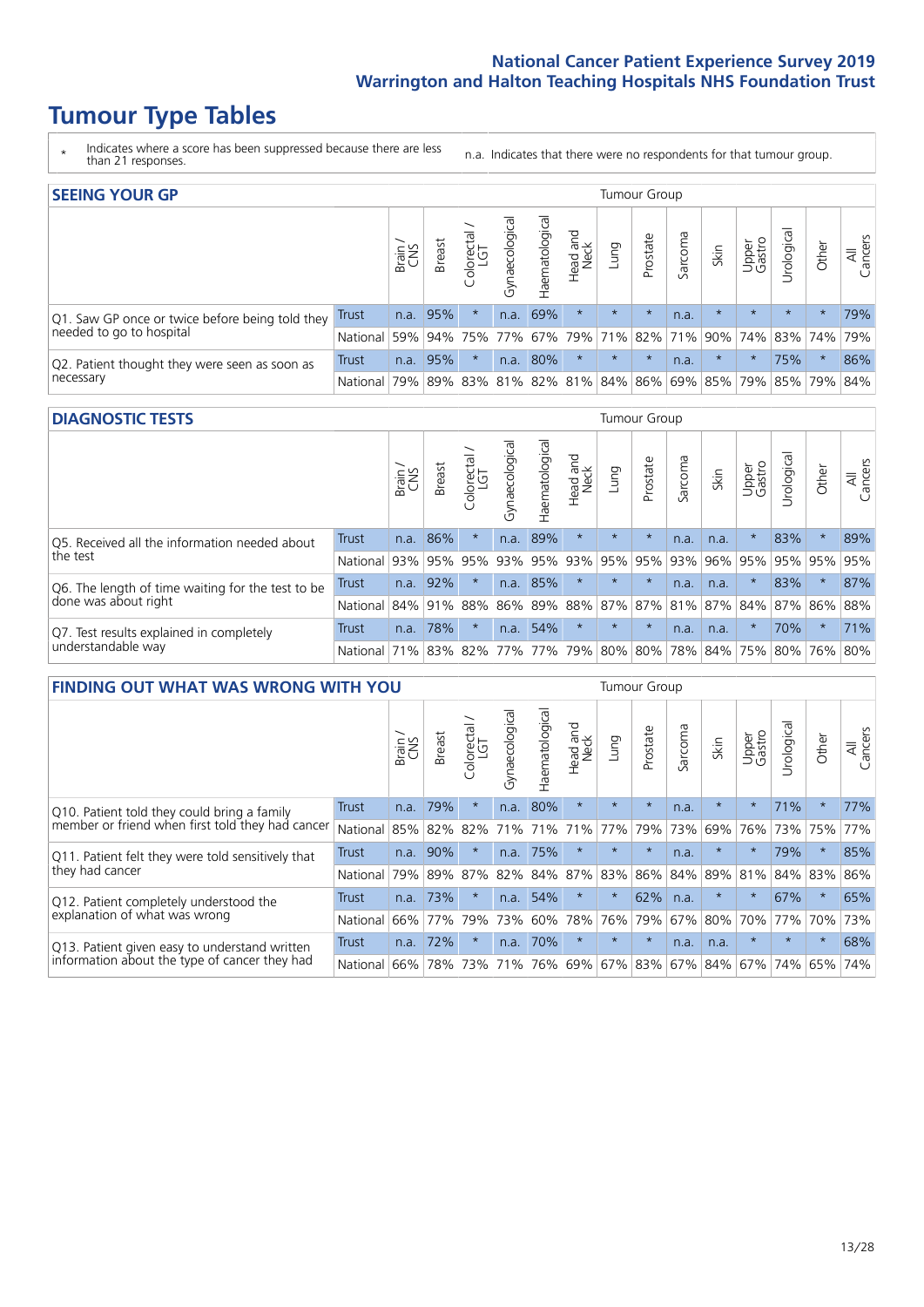# **Tumour Type Tables**

\* Indicates where a score has been suppressed because there are less than 21 responses.

n.a. Indicates that there were no respondents for that tumour group.

| <b>DECIDING THE BEST TREATMENT FOR YOU</b>         |              |       |               |                       |                |                   |                        |         | <b>Tumour Group</b> |                             |         |                 |            |         |                |
|----------------------------------------------------|--------------|-------|---------------|-----------------------|----------------|-------------------|------------------------|---------|---------------------|-----------------------------|---------|-----------------|------------|---------|----------------|
|                                                    |              | Brain | <b>Breast</b> | olorectal<br>LGT<br>Ũ | Gynaecological | ematological<br>훈 | ad and<br>Neck<br>Head | Lung    | Prostate            | Sarcoma                     | Skin    | Upper<br>Gastro | Jrological | Other   | All<br>Cancers |
| Q14. Patient felt that treatment options were      | <b>Trust</b> | n.a.  | 88%           | $\star$               | n.a.           | 80%               | $\star$                | $\star$ | $\star$             | n.a.                        | $\star$ | $\star$         | 62%        | $\star$ | 84%            |
| completely explained                               | National     | 85%   | 85%           | 85%                   | 85%            | 82%               | 87%                    | 84%     | 83%                 | 83%                         | 89%     | 81%             | 83%        | 79%     | 83%            |
| Q15. Patient felt possible side effects were       | Trust        | n.a.  | 70%           |                       | n.a.           | 56%               | $\star$                | $\star$ | $\star$             | n.a.                        |         | $\star$         | 68%        | $\star$ | 69%            |
| definitely explained in an understandable way      | National     | 69%   | 74%           | 76%                   | 75%            | 69%               | 73%                    | 74%     | 73%                 | 73%                         | 77%     | 72%             | 71%        | 70%     | 73%            |
| Q16. Patient definitely given practical advice and | Trust        | n.a.  | 66%           |                       | n.a.           | 53%               | $\star$                | $\star$ | $\star$             | n.a.                        |         | $\star$         | 43%        | $\star$ | 60%            |
| support in dealing with side effects of treatment  | National     | 63%   | 70%           | 70%                   | 69%            | 65%               | 70%                    | 69%     | 65%                 | 66%                         | 71%     | 66%             | 63%        | 64%     | 67%            |
| Q17. Patient definitely told about side effects    | Trust        | n.a.  | 57%           |                       | n.a.           | 40%               | $\star$                | $\star$ | $\star$             | n.a.                        | n.a.    | $\star$         | 55%        | $\ast$  | 54%            |
| that could affect them in the future               | National     | 62%   | 57%           | 59%                   | 56%            | 51%               | 64%                    | 56%     | 66%                 | 54%                         | 66%     | 53%             | 56%        | 52%     | 57%            |
| Q18. Patient definitely involved as much as they   | Trust        | n.a.  | 76%           |                       | n.a.           | 71%               | $\star$                | $\star$ | $\star$             | n.a.                        | $\star$ | $\star$         | 74%        | $\star$ | 76%            |
| wanted in decisions about care and treatment       | National     | 79%   | 81%           | 83%                   |                |                   |                        |         |                     | 81% 80% 81% 81% 84% 81% 87% |         | 79%             | 79%        | 78% 81% |                |

#### **CLINICAL NURSE SPECIALIST (CNS)** Tumour Group

|                                             |              | Brain | Breast    | Colorectal<br>LGT | ᢛ<br>Gynaecologic | Haematological | Head and<br>Neck | Lung          | Prostate | Sarcoma | Skin                        | Upper<br>Gastro | Irologica       | Other   | All<br>Cancers |
|---------------------------------------------|--------------|-------|-----------|-------------------|-------------------|----------------|------------------|---------------|----------|---------|-----------------------------|-----------------|-----------------|---------|----------------|
| Q19. Patient given the name of a CNS who    | <b>Trust</b> |       | n.a. 100% |                   | n.a.              | 79%            | $\star$          | $\star$       | $\star$  | n.a.    | $\star$                     | $\star$         | 78%             | $\ast$  | 90%            |
| would support them through their treatment  | National     | 95%   | 95%       | 92%               | 95%               | 92%            | 91%              | $ 94\% 91\% $ |          | 91%     | 91%                         | 93%             | 85% 89%         |         | 92%            |
| Q20. Patient found it very or quite easy to | Trust        | n.a.  | 83%       |                   | n.a.              | 94%            | n.a.             | $\star$       | $\star$  | n.a.    | n.a.                        |                 | $\star$         | $\star$ | 89%            |
| contact their CNS                           | National     | 86%   | 84%       | 88%               | 85%               |                | 87% 86% 86% 80%  |               |          | 86%     | 90%                         | 85%             |                 | 83% 83% | 85%            |
| Q21. Patient got understandable answers to  | Trust        | n.a.  | 76%       |                   | n.a.              | 97%            | n.a.             | $\star$       | $\star$  | n.a.    | n.a.                        | $\star$         | $\star$         | $\star$ | 86%            |
| important questions all or most of the time | National     | 82%   | 87%       | 89%               |                   |                |                  |               |          |         | 86% 89% 88% 86% 87% 87% 93% |                 | 86% 87% 86% 87% |         |                |

| <b>SUPPORT FOR PEOPLE WITH CANCER</b>                                                             |              |       |               |            |                |                |                         |             | <b>Tumour Group</b> |         |      |                 |            |         |                |
|---------------------------------------------------------------------------------------------------|--------------|-------|---------------|------------|----------------|----------------|-------------------------|-------------|---------------------|---------|------|-----------------|------------|---------|----------------|
|                                                                                                   |              | Brain | <b>Breast</b> | Colorectal | Gynaecological | Haematological | ead and<br>Neck<br>Head | Lung        | Prostate            | Sarcoma | Skin | Upper<br>Gastro | Jrological | Other   | All<br>Cancers |
| Q22. Hospital staff gave information about<br>support or self-help groups for people with         | Trust        | n.a.  | 89%           | $\star$    | n.a.           | 58%            | $\star$                 | $\star$     | $\star$             | n.a.    | n.a. | $\star$         | $\star$    | $\star$ | 79%            |
| cancer                                                                                            | National     | 92%   | 92%           | 88%        | 87%            | 86%            | 88%                     | 87%         | 91%                 | 86%     | 90%  | 88%             | 81%        | 83%     | 88%            |
| Q23. Hospital staff discussed or gave information<br>about the impact cancer could have on day to | <b>Trust</b> | n.a.  | 81%           | $\star$    | n.a.           | 68%            | $\star$                 | $\star$     | $\star$             | n.a.    | n.a. | $\star$         | $\star$    | $\star$ | 77%            |
| day activities                                                                                    | National     | 84%   | 86%           | 85%        | 82%            | 84%            | 84%                     | 83%         | 88%                 | 81%     | 86%  | 83%             | 78%        | 79%     | 84%            |
| Q24. Hospital staff gave information on getting                                                   | Trust        | n.a.  | 61%           |            | n.a.           | 33%            | $\star$                 | $\star$     | $\star$             | n.a.    | n.a. | $\star$         | $\star$    | $\ast$  | 49%            |
| financial help or possible benefits                                                               | National     | 78%   | 68%           | 61%        | 66%            | 61%            | 67%                     | 72%         | 55%                 | 64%     | 60%  | 64%             | 47%        | 59%     | 63%            |
| Q25. Hospital staff told patient they could get                                                   | Trust        | n.a.  | 81%           |            | n.a.           | $\star$        | $\star$                 | $\star$     | $\star$             | n.a.    | n.a. | $\star$         | $\star$    | $\star$ | 74%            |
| free prescriptions                                                                                | National I   | 82%   | 81%           | 83%        | 79%            | 87%            |                         | 84% 86% 80% |                     | 78%     | 71%  | 84%             | 73%        | 81%     | 82%            |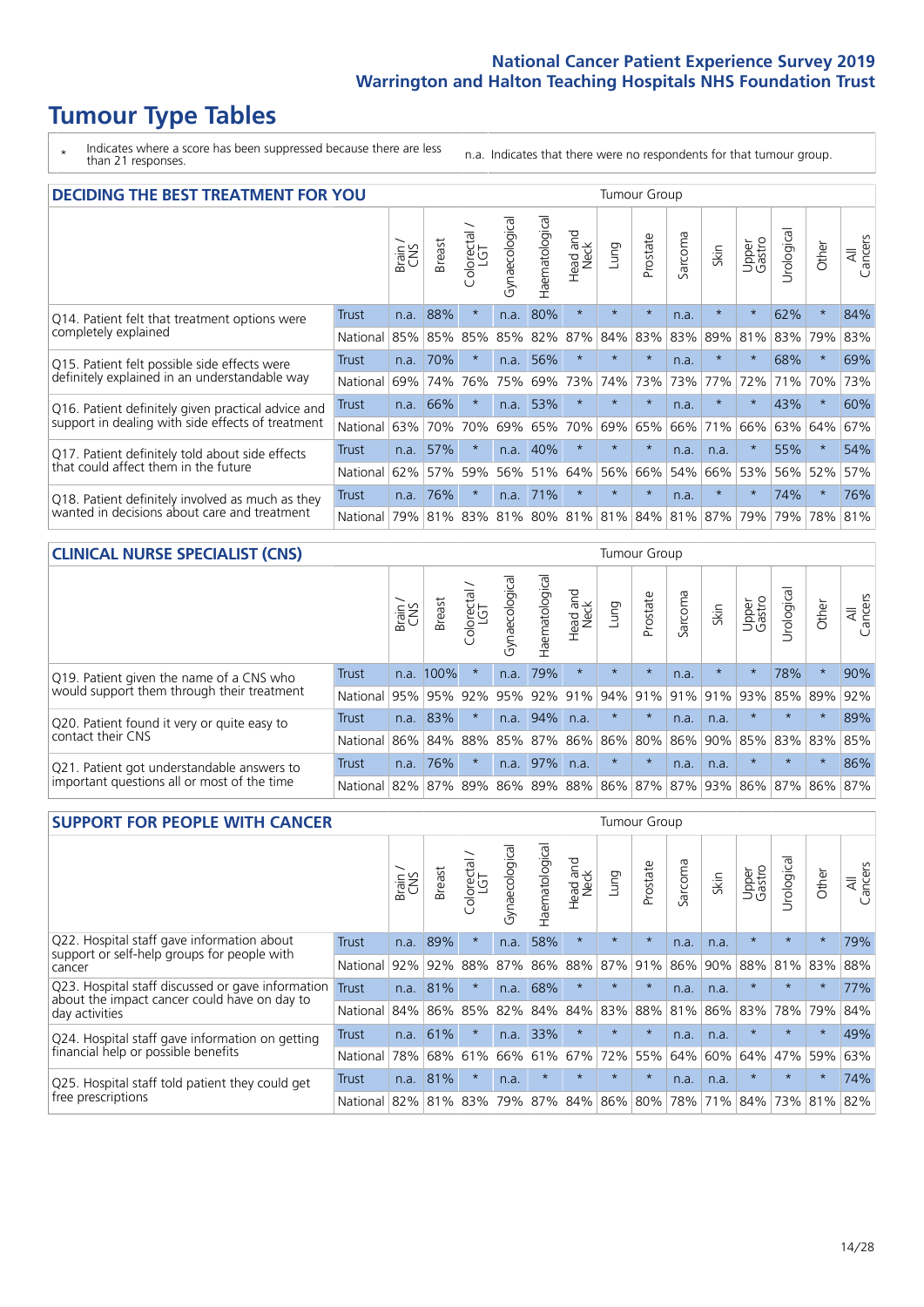# **Tumour Type Tables**

- \* Indicates where a score has been suppressed because there are less than 21 responses.
- n.a. Indicates that there were no respondents for that tumour group.

| <b>OPERATIONS</b>                                |            |              |               |                       |                    |                 |                  |             | Tumour Group |         |         |                 |                       |         |                |
|--------------------------------------------------|------------|--------------|---------------|-----------------------|--------------------|-----------------|------------------|-------------|--------------|---------|---------|-----------------|-----------------------|---------|----------------|
|                                                  |            | Brain<br>CNS | <b>Breast</b> | olorectal<br>LGT<br>Ü | ᠊ᢛ<br>Gynaecologic | Haematological  | Head and<br>Neck | <b>Dung</b> | Prostate     | Sarcoma | Skin    | Upper<br>Gastro | Urological            | Other   | All<br>Cancers |
| Q27. Beforehand, patient had all the information | Trust      | n.a.         | 92%           |                       | n.a.               | $\star$         | $\star$          | n.a.        | $\star$      | n.a.    |         | n.a.            | $\star$               | $\star$ | 95%            |
| needed about the operation                       | National   |              | 96% 97%       | 96%                   | 96%                |                 | 94% 96% 95% 97%  |             |              |         | 95% 96% |                 | 96% 95% 95%           |         | 96%            |
| Q28. Afterwards, staff completely explained how  | Trust      | n.a.         | 67%           |                       | n.a.               | $\star$         | $\star$          | n.a.        | $\star$      | n.a.    |         | n.a.            | $\star$               | $\star$ | 69%            |
| operation had gone in understandable way         | National I | 76%          |               | 79% 83%               | 79%                | 78%   79%   79% |                  |             | 78%          | 80%     |         |                 | 82%   79%   76%   77% |         | 79%            |

### **HOSPITAL CARE AS AN INPATIENT** Tumour Group

|                                                                                                  |              | Brain | Breast   | Colorectal /<br>LGT | Gynaecological | Haematological | Head and<br>Neck | Lung | Prostate | Sarcoma | Skin | Upper<br>Gastro | Urological  | Other   | All<br>Cancers |
|--------------------------------------------------------------------------------------------------|--------------|-------|----------|---------------------|----------------|----------------|------------------|------|----------|---------|------|-----------------|-------------|---------|----------------|
| Q30. Hospital staff didn't talk in front of patient                                              | Trust        | n.a.  | 93%      | $\star$             | n.a.           | $\star$        | $\star$          | n.a. | $\star$  | n.a.    | n.a. | $\star$         | $\star$     | $\star$ | 84%            |
| as if patient wasn't there                                                                       | National     | 81%   | 86%      | 81%                 | 83%            | 84%            | 83%              | 81%  | 88%      | 86%     | 86%  | 81%             | 83%         | 82%     | 84%            |
| 031. Patient had confidence and trust in all                                                     | Trust        | n.a.  | 90%      | $\star$             | n.a.           |                | $\star$          | n.a. | $\star$  | n.a.    | n.a. |                 | $\star$     | $\star$ | 76%            |
| doctors treating them                                                                            | National     | 82%   | 83%      | 85%                 | 83%            | 82%            | 87%              | 83%  | 89%      | 86%     |      | 85% 81%         | 85%         | 80%     | 84%            |
| Q32. Patient's family or someone close definitely                                                | <b>Trust</b> | n.a.  | 74%      | $\star$             | n.a.           | $\star$        | $\star$          | n.a. | $\star$  | n.a.    | n.a. |                 | $\star$     | $\star$ | 65%            |
| felt able to talk to a doctor                                                                    | National     | 67%   | 72%      | 73%                 | 72%            | 74%            | 75%              | 74%  | 72%      | 71%     | 74%  | 73%             | 71%         | 69%     | 72%            |
| O33. Patient had confidence and trust in all the                                                 | <b>Trust</b> |       | n.a. 74% | $\star$             | n.a.           | $\star$        | $\star$          | n.a. | $\star$  | n.a.    | n.a. | $\star$         | $\star$     | $\star$ | 73%            |
| ward nurses treating them                                                                        | National     | 72%   | 73%      | 72%                 | 71%            | 77%            | 75%              | 77%  | 79%      | 74%     | 75%  | 73%             | 77%         | 69%     | 74%            |
| Q34. Patient thought there were always or nearly                                                 | <b>Trust</b> | n.a.  | 52%      | $\star$             | n.a.           | $\star$        | $\star$          | n.a. | $\star$  | n.a.    | n.a. | $\star$         | $\star$     | $\star$ | 50%            |
| always enough nurses on duty to care for them                                                    | National     | 68%   | 64%      | 62%                 | 63%            | 63%            | 65%              | 68%  | 72%      | 65%     | 70%  | 65%             | 66%         | 60%     | 64%            |
| Q35. All hospital staff asked patient what name                                                  | Trust        | n.a.  | 73%      | $\star$             | n.a.           | $\star$        | $\star$          | n.a. | $\star$  | n.a.    | n.a. |                 | $\star$     | $\star$ | 75%            |
| they prefer to be called by                                                                      | National     | 68%   | 62%      | 74%                 | 65%            | 72%            | 71%              | 76%  | 72%      | 74%     | 70%  | 78%             | 76%         | 69%     | 71%            |
| Q36. Patient always given enough privacy when                                                    | <b>Trust</b> | n.a.  | 74%      | $\star$             | n.a.           | $\star$        | $\star$          | n.a. | $\star$  | n.a.    | n.a. | $\star$         | $\star$     | $\star$ | 74%            |
| discussing condition or treatment                                                                | National     | 78%   | 84%      | 85%                 | 81%            | 86%            | 87%              | 84%  | 88%      | 84%     | 84%  | 84%             | 85%         | 82%     | 85%            |
| Q37. Patient definitely found hospital staff to                                                  | <b>Trust</b> | n.a.  | 38%      | $\star$             | n.a.           | $\star$        | $\star$          | n.a. | $\star$  | n.a.    | n.a. | $\star$         | $\star$     | $\star$ | 43%            |
| discuss worries or fears during their inpatient visit                                            | National     | 45%   | 51%      | 55%                 | 51%            | 56%            | 52%              | 49%  | 53%      | 54%     | 51%  | 53%             | 49%         | 46%     | 52%            |
| Q38. Hospital staff definitely did everything they                                               | Trust        |       | n.a. 83% | $\star$             | n.a.           | $\star$        | $\star$          | n.a. | $\star$  | n.a.    | n.a. |                 | $\star$     | $\star$ | 80%            |
| could to help control pain                                                                       | National     | 85%   | 83%      | 84%                 | 82%            | 82%            | 80%              | 84%  | 85%      | 83%     | 85%  | 82%             | 81%         | 82%     | 83%            |
| Q39. Patient always felt they were treated with                                                  | <b>Trust</b> | n.a.  | 90%      | $\star$             | n.a.           | $\star$        | $\star$          | n.a. | $\star$  | n.a.    | n.a. | $\star$         | $\star$     | $\star$ | 81%            |
| respect and dignity while in hospital                                                            | National     | 85%   | 87%      | 87%                 | 85%            | 89%            | 87%              | 88%  | 91%      | 89%     | 89%  | 88%             | 90%         | 86%     | 88%            |
| Q40. Patient given clear written information<br>about what should or should not do after leaving | <b>Trust</b> | n.a.  | 98%      | $\star$             | n.a.           | $\star$        | $\star$          | n.a. | $\star$  | n.a.    | n.a. |                 | $\star$     | $\star$ | 84%            |
| hospital                                                                                         | National     | 80%   | 89%      | 86%                 | 86%            | 83%            | 87%              | 82%  | 91%      | 85%     | 90%  | 82%             | 87%         | 83%     | 86%            |
| Q41. Hospital staff told patient who to contact<br>if worried about condition or treatment after | <b>Trust</b> | n.a.  | 98%      | $\star$             | n.a.           | $\star$        | $\star$          | n.a. | $\star$  | n.a.    | n.a. | $\star$         | $\star$     | $\star$ | 96%            |
| leaving hospital                                                                                 | National     |       | 94% 95%  | 95%                 | 93%            | 96% 93% 92%    |                  |      | 96%      | 94%     |      |                 | 95% 92% 92% | 93%     | 94%            |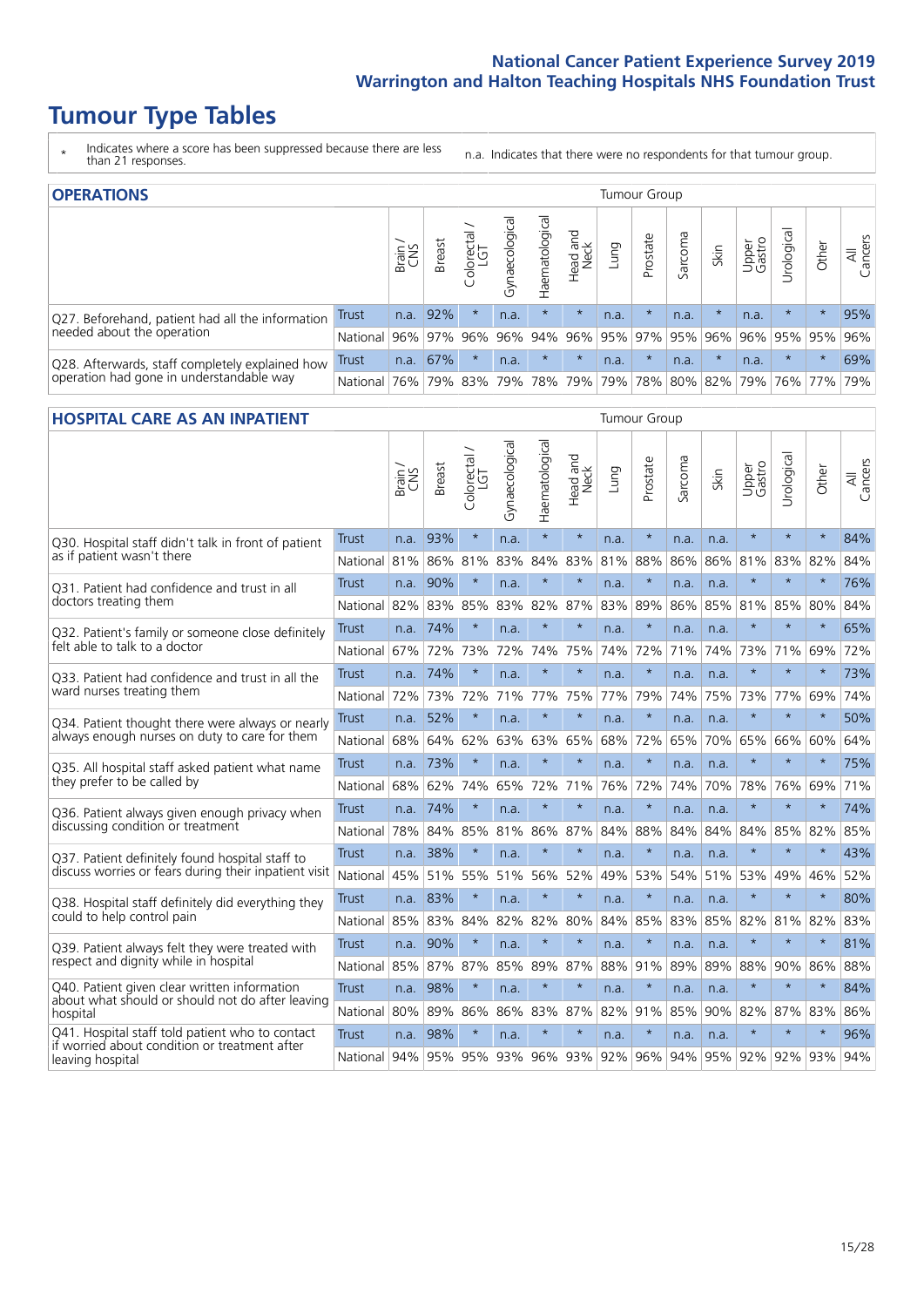# **Tumour Type Tables**

- \* Indicates where a score has been suppressed because there are less than 21 responses.
- n.a. Indicates that there were no respondents for that tumour group.

| <b>HOSPITAL CARE AS A DAY PATIENT / OUTPATIENT</b>                                   |              |       |               |                          |                |                |                         |          | <b>Tumour Group</b> |         |         |                 |            |         |                |
|--------------------------------------------------------------------------------------|--------------|-------|---------------|--------------------------|----------------|----------------|-------------------------|----------|---------------------|---------|---------|-----------------|------------|---------|----------------|
|                                                                                      |              | Brain | <b>Breast</b> | ╮<br>Colorectal /<br>LGT | Gynaecological | Haematological | ead and<br>Neck<br>Head | Lung     | Prostate            | Sarcoma | Skin    | Upper<br>Gastro | Urological | Other   | All<br>Cancers |
| Q43. Patient definitely found hospital staff to                                      | <b>Trust</b> | n.a.  | 53%           | $\star$                  | n.a.           | 70%            | $\star$                 | $\star$  | $\star$             | n.a.    | $\star$ | $\star$         | $\star$    | $\star$ | 63%            |
| discuss worries or fears during their outpatient or<br>day case visit                | National     | 66%   | 68%           | 73%                      | 70%            | 73%            | 72%                     | 70%      | 74%                 | 72%     | 72%     | 71%             | 67%        | 68%     | 71%            |
| Q44. Cancer doctor had the right documents at                                        | Trust        |       | n.a. 100%     | $\star$                  | n.a.           | 93%            | $\star$                 | $\star$  | $\star$             | n.a.    |         |                 | $\star$    | $\star$ | 96%            |
| patient's last outpatient appointment                                                | National     | 94%   | 96%           | 96%                      | 96%            | 97%            | 96%                     | 96%      | 96%                 | 96%     | 96%     | 94%             | 96%        | 95%     | 96%            |
| Q46. Beforehand patient completely had                                               | <b>Trust</b> | n.a.  | 81%           | $\star$                  | n.a.           | $\star$        | n.a.                    | $\star$  | $\star$             | n.a.    | n.a.    | n.a.            | $\star$    | $\ast$  | 80%            |
| all information needed about radiotherapy<br>treatment                               | National     | 91%   | 88%           | 83%                      | 88%            | 84%            | 86%                     | 86%      | 88%                 | 88%     | 84%     | 86%             | 83%        | 84%     | 86%            |
| Q47. Patient completely given understandable                                         | Trust        | n.a.  | 55%           | $\star$                  | n.a.           | $\ast$         | n.a.                    | $\star$  | $\star$             | n.a.    | n.a.    | n.a.            | $\star$    | $\ast$  | 51%            |
| information about whether radiotherapy was<br>working                                | National     | 56%   | 60%           | 57%                      | 61%            | 62%            | 63%                     | 59%      | 60%                 | 67%     | 57%     | 52%             | 59%        | 59%     | 60%            |
| Q49. Beforehand patient completely had all                                           | <b>Trust</b> | n.a.  | $\star$       | $\star$                  | n.a.           | 74%            | n.a.                    | $^\star$ | n.a.                | n.a.    | n.a.    |                 | $\star$    | $\ast$  | 82%            |
| information needed about chemotherapy<br>treatment                                   | National     | 80%   | 82%           | 86%                      | 87%            | 85%            | 79%                     | 84%      | 86%                 | 86%     | 90%     | 84%             | 85%        | 85%     | 84%            |
| Q50. Patient given enough information about<br>whether chemotherapy was working in a | Trust        | n.a.  | $\star$       | $\star$                  | n.a.           | 76%            | n.a.                    | n.a.     | n.a.                | n.a.    | n.a.    | $\star$         | $\star$    | $\star$ | 63%            |
| completely understandable way                                                        | National     | 54%   | 62%           | 64%                      | 68%            | 75%            | 57%                     | 67%      | 66%                 | 71%     | 79%     | 61%             | 68%        | 69%     | 68%            |

### **HOME CARE AND SUPPORT** Tumour Group

|                                                                                                                   |              | Brain | Breast | Colorectal<br>LGT | ᢛ<br>Gynaecologic | Haematological | Head and<br>Neck | <b>Dung</b> | Prostate | Sarcoma | Skin    | Upper<br>Gastro | rologica | Other   | All<br>Cancers |
|-------------------------------------------------------------------------------------------------------------------|--------------|-------|--------|-------------------|-------------------|----------------|------------------|-------------|----------|---------|---------|-----------------|----------|---------|----------------|
| Q51. Hospital staff definitely gave family or<br>someone close all the information needed to<br>help care at home | <b>Trust</b> | n.a.  | 39%    |                   | n.a.              | 68%            | n.a.             | $\star$     | $\star$  | n.a.    | n.a.    | $\star$         | $\star$  | $\star$ | 51%            |
|                                                                                                                   | National     | 58%   | 58%    | 63%               | 57%               | 62%            |                  | 67% 59% 61% |          |         | 62% 65% | 60%             | 59% 55%  |         | 60%            |
| Q52. Patient definitely given enough support<br>from health or social services during treatment                   | Trust        | n.a.  | 43%    |                   | n.a.              | $\star$        | n.a.             | $\star$     | $\star$  | n.a.    | n.a.    | $\star$         | $\star$  | $\star$ | 41%            |
|                                                                                                                   | National     | 42%   | 52%    | 60%               |                   | 45% 51%        | 59%              | 50%         | 48%      |         | 53% 57% | 54%             | 48% 51%  |         | 52%            |
| Q53. Patient definitely given enough support<br>from health or social services after treatment                    | Trust        | n.a.  | 43%    |                   | n.a.              | $\star$        | n.a.             | $\star$     | $\star$  | n.a.    | n.a.    | $\star$         | $\star$  | $\star$ | 35%            |
|                                                                                                                   | National     | 39%   |        | 41% 53%           | 39%               | $ 43\% $       | 56%              | 40%         | 46%      | 48%     | 59%     | 47%             | 44%      | 44%     | 45%            |

| <b>CARE FROM YOUR GENERAL PRACTICE</b>                       |              |        |               |                   |                |                |                  | Tumour Group |          |         |         |                 |           |         |                |
|--------------------------------------------------------------|--------------|--------|---------------|-------------------|----------------|----------------|------------------|--------------|----------|---------|---------|-----------------|-----------|---------|----------------|
|                                                              |              | Brain, | <b>Breast</b> | Colorectal<br>LGT | Gynaecological | Haematological | Head and<br>Neck | Lung         | Prostate | Sarcoma | Skin    | Upper<br>Gastro | Urologica | Other   | All<br>Cancers |
| Q54. GP given enough information about                       | Trust        | n.a.   | 98%           |                   | n.a.           | 97%            | $\star$          | $\star$      | $\star$  | n.a.    | n.a.    | $\star$         | $\star$   | $\star$ | 96%            |
| patient's condition and treatment                            | National 91% |        |               | 96% 95%           | 95%            |                | 96% 94% 94% 96%  |              |          |         | 94% 96% | 93% 95% 94%     |           |         | 95%            |
| Q55. General practice staff definitely did                   | Trust        | n.a.   | 62%           | $\star$           | n.a.           | 50%            | $\star$          | $\star$      | $\star$  | n.a.    | n.a.    | $\star$         | $\star$   | $\star$ | 51%            |
| everything they could to support patient during<br>treatment | National 55% |        |               | 58% 59%           | 56%            |                | 56% 59%          |              | 56% 64%  |         | 56% 65% | 59%             |           | 59% 55% | 58%            |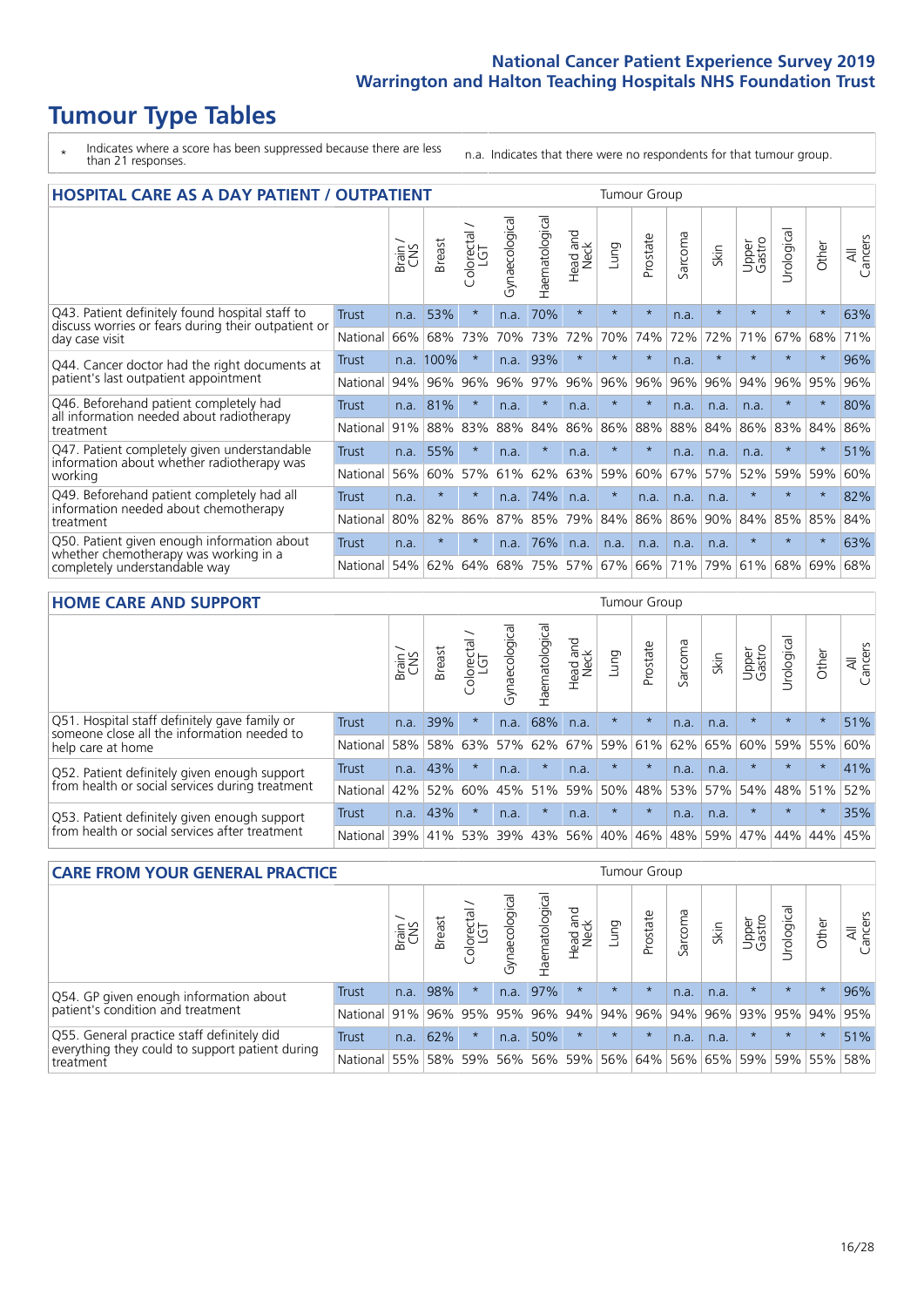# **Tumour Type Tables**

- \* Indicates where a score has been suppressed because there are less than 21 responses.
- n.a. Indicates that there were no respondents for that tumour group.

| <b>YOUR OVERALL NHS CARE</b> |  |
|------------------------------|--|
|                              |  |

| <b>YOUR OVERALL NHS CARE</b>                                    |              |              |               |                   |                |                |                         |          | <b>Tumour Group</b> |                      |         |                 |               |         |                |
|-----------------------------------------------------------------|--------------|--------------|---------------|-------------------|----------------|----------------|-------------------------|----------|---------------------|----------------------|---------|-----------------|---------------|---------|----------------|
|                                                                 |              | Brain<br>CXS | <b>Breast</b> | Colorectal<br>LGT | Gynaecological | Haematological | ead and<br>Neck<br>Head | Lung     | Prostate            | arcoma<br>$\sqrt{ }$ | Skin    | Upper<br>Gastro | ල<br>Urologia | Other   | All<br>Cancers |
| Q56. Different people treating and caring for                   | Trust        | n.a.         | 75%           | $\star$           | n.a.           | 71%            | $\star$                 | $\star$  | 52%                 | n.a.                 | $\star$ | $\star$         | 65%           | $\star$ | 66%            |
| patient always work well together to give best<br>possible care | National     | 60%          | 73%           | 73%               | 69%            | 75%            | 73%                     | 73%      | 75%                 | 70%                  | 79%     | 69%             | 74%           | 68%     | 73%            |
|                                                                 | Trust        | n.a.         | 67%           | $\star$           | n.a.           | 24%            | $\ast$                  | $^\star$ | $\star$             | n.a.                 | n.a.    | $\star$         |               | $\ast$  | 39%            |
| Q57. Patient given a care plan                                  | National     | 36%          | 41%           | 40%               | 34%            | 36%            | 39%                     | 36%      | 40%                 | 34%                  | 44%     | 36%             | 33%           | 31%     | 38%            |
| Q58. Overall the administration of care was good                | Trust        | n.a.         | 90%           | $\star$           | n.a.           | 91%            | $\star$                 | $\star$  | $\star$             | n.a.                 | $\star$ | $\star$         | 79%           | $\ast$  | 87%            |
| or very good                                                    | National     | 85%          | 90%           | 88%               | 87%            | 91%            | 90%                     | 90%      | 88%                 | 88%                  | 90%     | 86%             | 85%           | 87%     | 89%            |
| Q59. Patient felt length of time for attending                  | <b>Trust</b> |              | n.a. 84%      | $\star$           | n.a.           | 87%            | $\ast$                  | $\star$  | 62%                 | n.a.                 | $\star$ |                 | 83%           | $\ast$  | 80%            |
| clinics and appointments for cancer was about<br>right          | National     | 58%          | 68%           | 73%               | 66%            | 66%            | 71%                     | 71%      | 76%                 | 68%                  | 73%     | 66%             | 75%           | 64%     | 69%            |
| Q60. Someone discussed with patient whether                     | Trust        | n.a.         | 11%           | $\star$           | n.a.           | 4%             | $\star$                 | $\star$  | $\star$             | n.a.                 | $\star$ | $\star$         | 13%           | $\ast$  | 10%            |
| they would like to take part in cancer research                 | National     | 42%          | 30%           | 32%               | 31%            | 33%            | 21%                     | 34%      | 31%                 | 36%                  | 20%     | 36%             | 21%           | 32%     | 30%            |
| Q61. Patient's average rating of care scored from               | <b>Trust</b> | n.a.         | 8.9           | $\star$           | n.a.           | 9.0            | $\star$                 | $^\star$ | 8.4                 | n.a.                 | $\star$ | $\star$         | 8.2           | $\ast$  | 8.7            |
| very poor to very good                                          | National     | 8.6          | 8.9           | 8.8               | 8.7            | 8.9            | 8.8                     | 8.8      | 8.8                 | 8.8                  | 8.9     | 8.7             | 8.7           | 8.7     | 8.8            |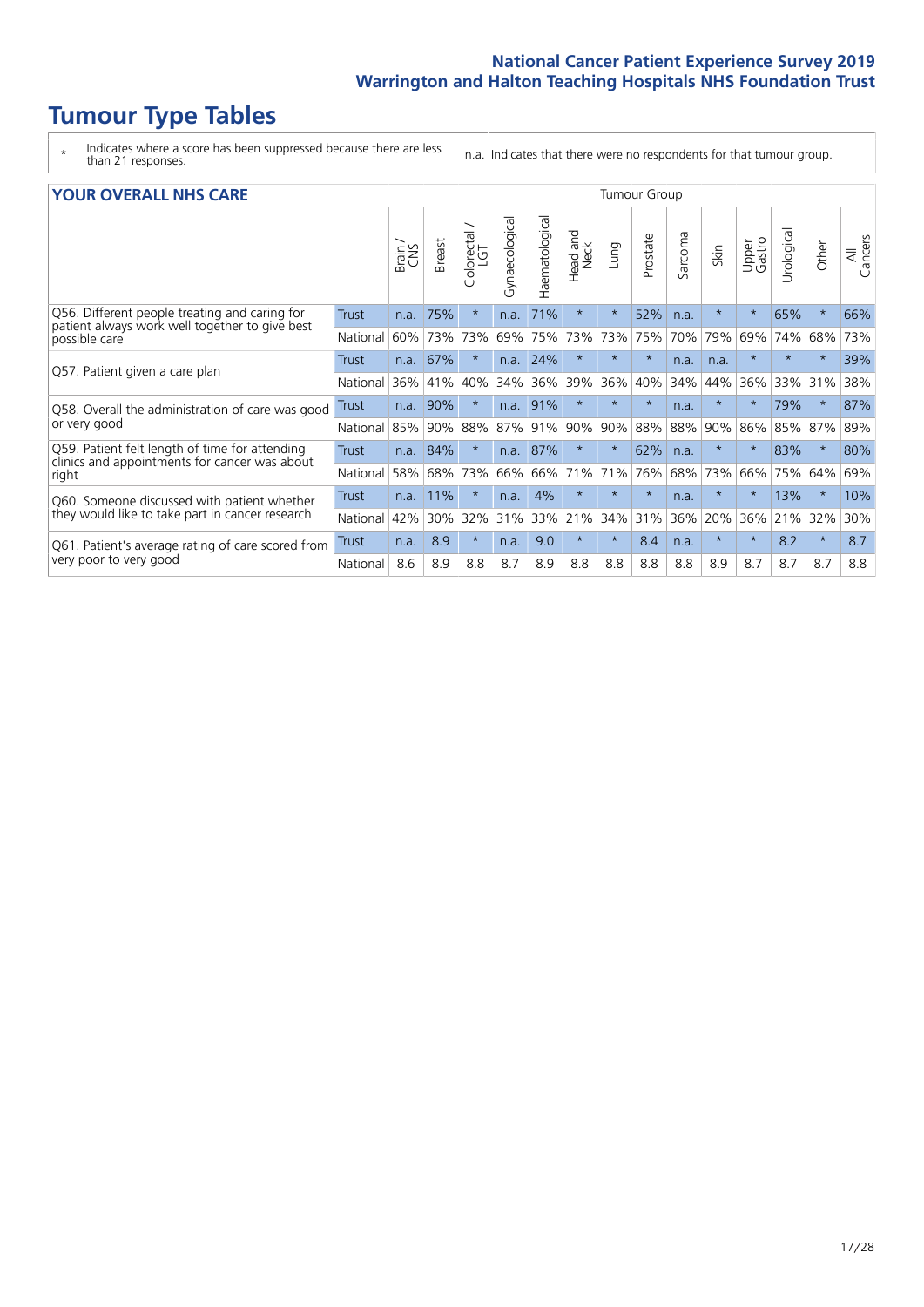# **Year on Year Charts**



![](_page_17_Figure_3.jpeg)

#### **DIAGNOSTIC TESTS**

![](_page_17_Figure_5.jpeg)

![](_page_17_Figure_6.jpeg)

![](_page_17_Figure_7.jpeg)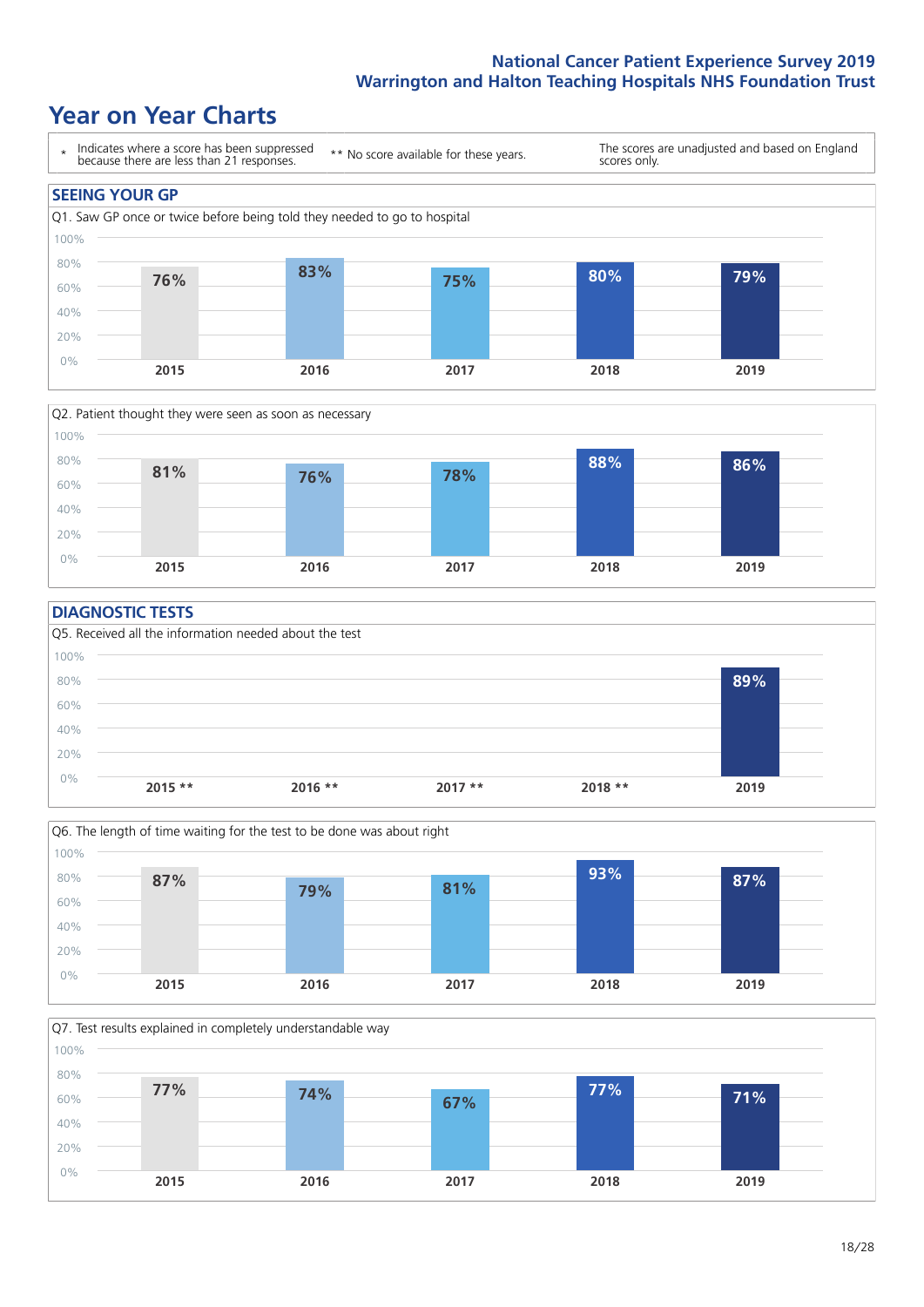# **Year on Year Charts**

![](_page_18_Figure_2.jpeg)

![](_page_18_Figure_3.jpeg)

![](_page_18_Figure_4.jpeg)

![](_page_18_Figure_5.jpeg)

#### **DECIDING THE BEST TREATMENT FOR YOU** Q14. Patient felt that treatment options were completely explained 0% 20% 40% 60% 80% 100% **2015 2016 2017 2018 2019 80% 79% 79% 81% 84%**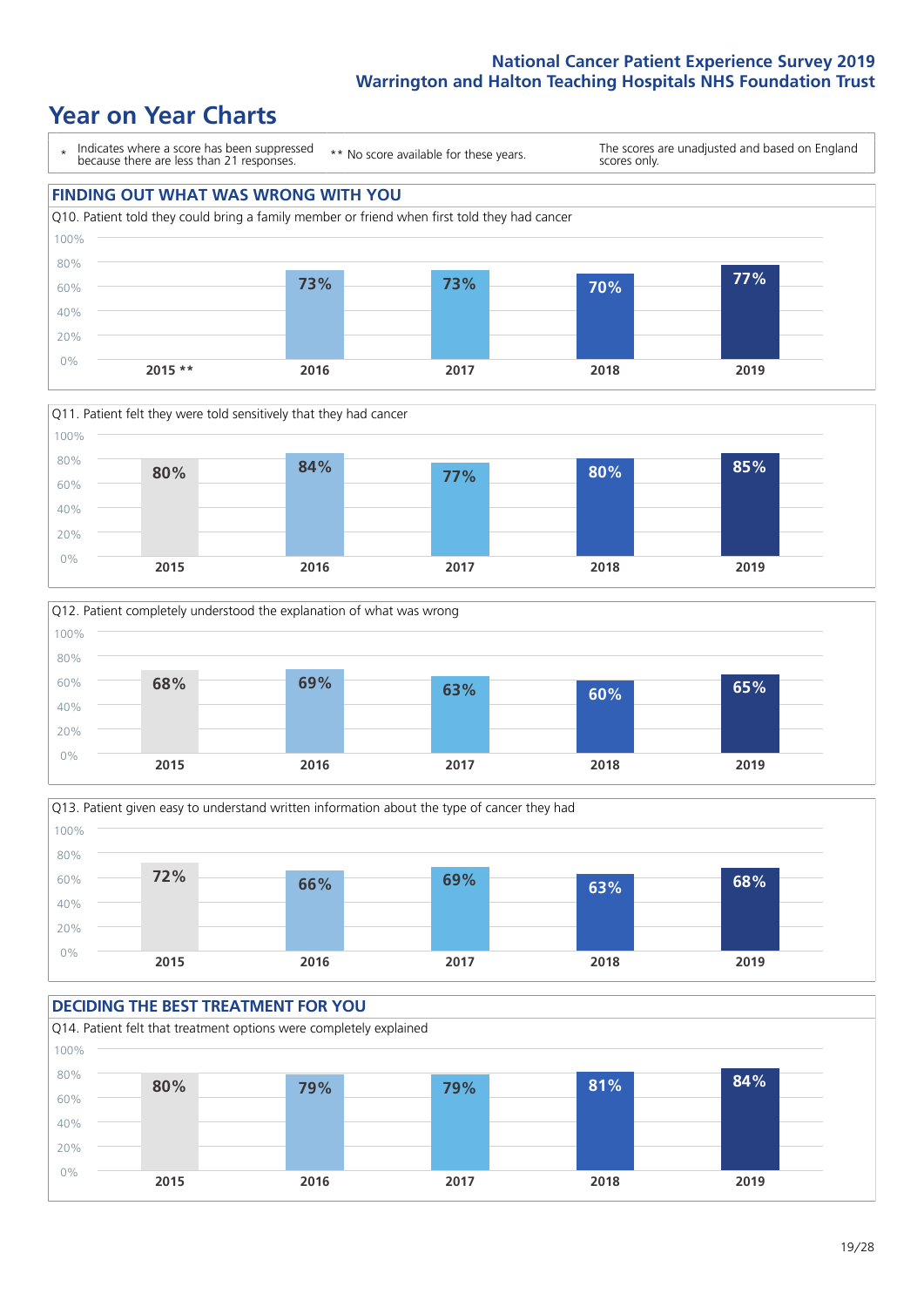# **Year on Year Charts**

![](_page_19_Figure_2.jpeg)

![](_page_19_Figure_3.jpeg)

![](_page_19_Figure_4.jpeg)

Q18. Patient definitely involved as much as they wanted in decisions about care and treatment  $0%$ 20% 40% 60% 80% 100% **2015 \*\* 2016 \*\* 2017 \*\* 2018 \*\* 2019 76%**

![](_page_19_Figure_6.jpeg)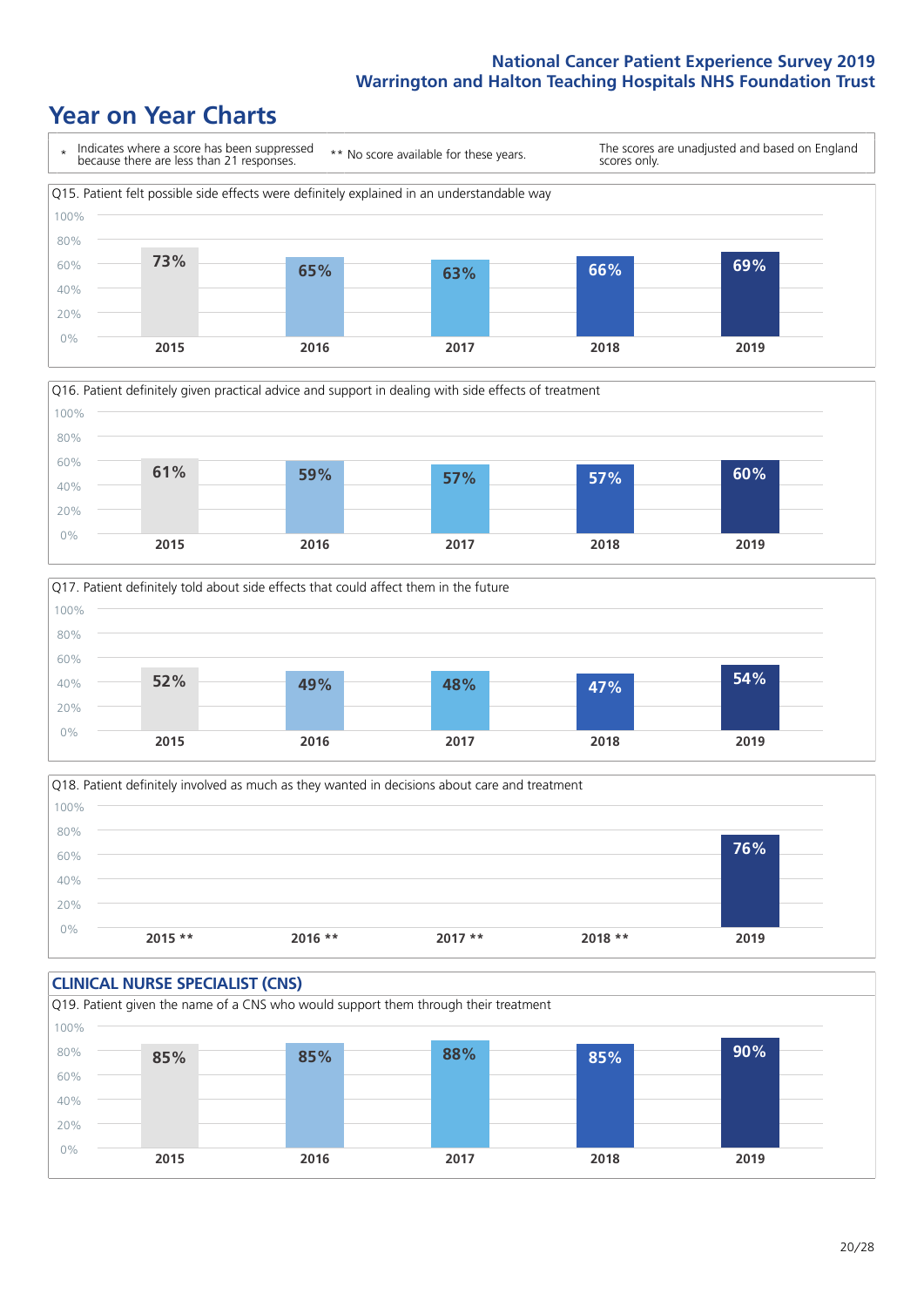# **Year on Year Charts**

![](_page_20_Figure_2.jpeg)

![](_page_20_Figure_3.jpeg)

![](_page_20_Figure_4.jpeg)

![](_page_20_Figure_5.jpeg)

![](_page_20_Figure_6.jpeg)

![](_page_20_Figure_7.jpeg)

![](_page_20_Figure_8.jpeg)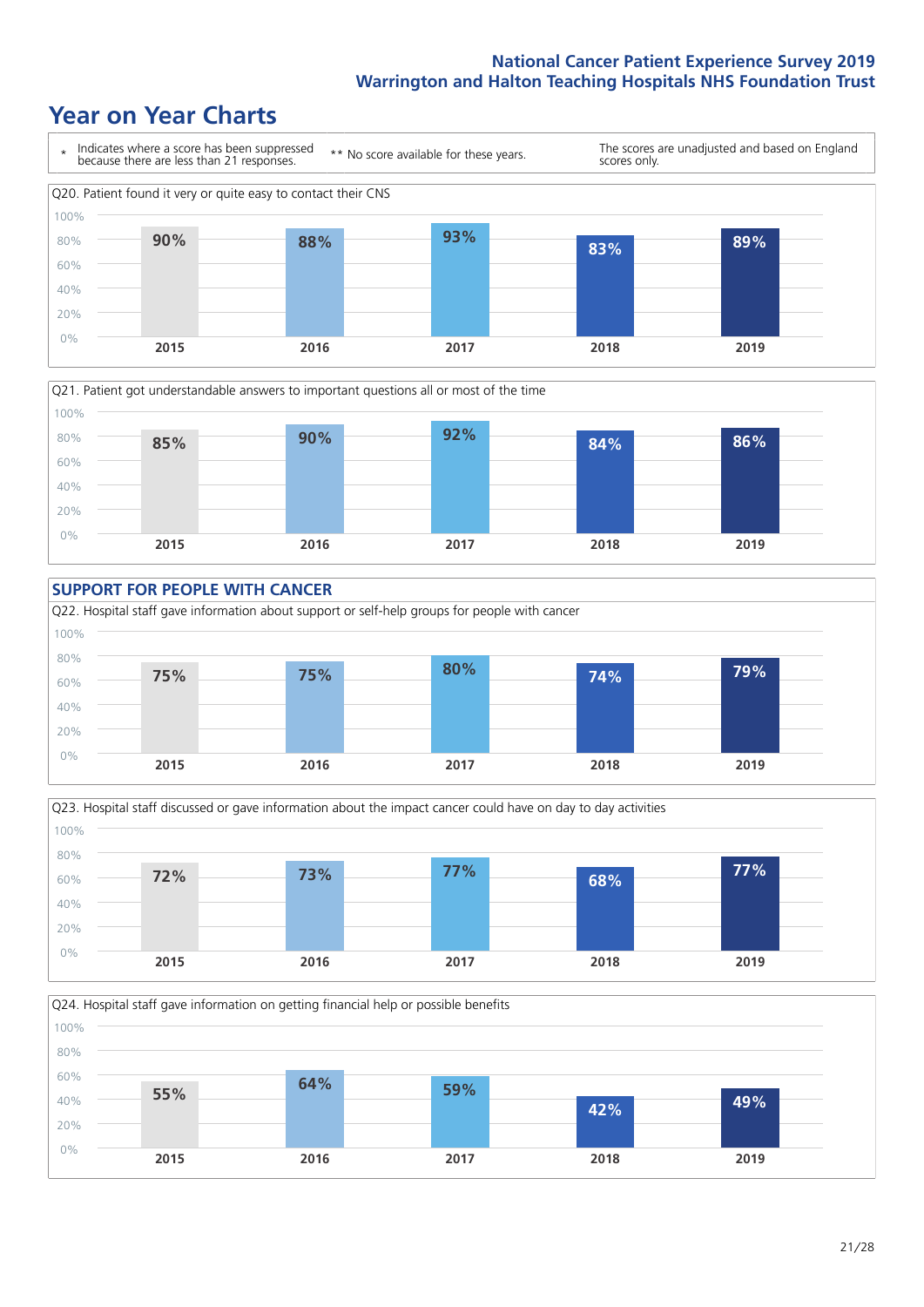# **Year on Year Charts**

![](_page_21_Figure_2.jpeg)

#### **OPERATIONS**

![](_page_21_Figure_4.jpeg)

![](_page_21_Figure_5.jpeg)

### **HOSPITAL CARE AS AN INPATIENT** Q30. Hospital staff didn't talk in front of patient as if patient wasn't there 0% 20% 40% 60% 80% 100% **2015 \*\* 2016 \*\* 2017 \*\* 2018 \*\* 2019 84%**

![](_page_21_Figure_7.jpeg)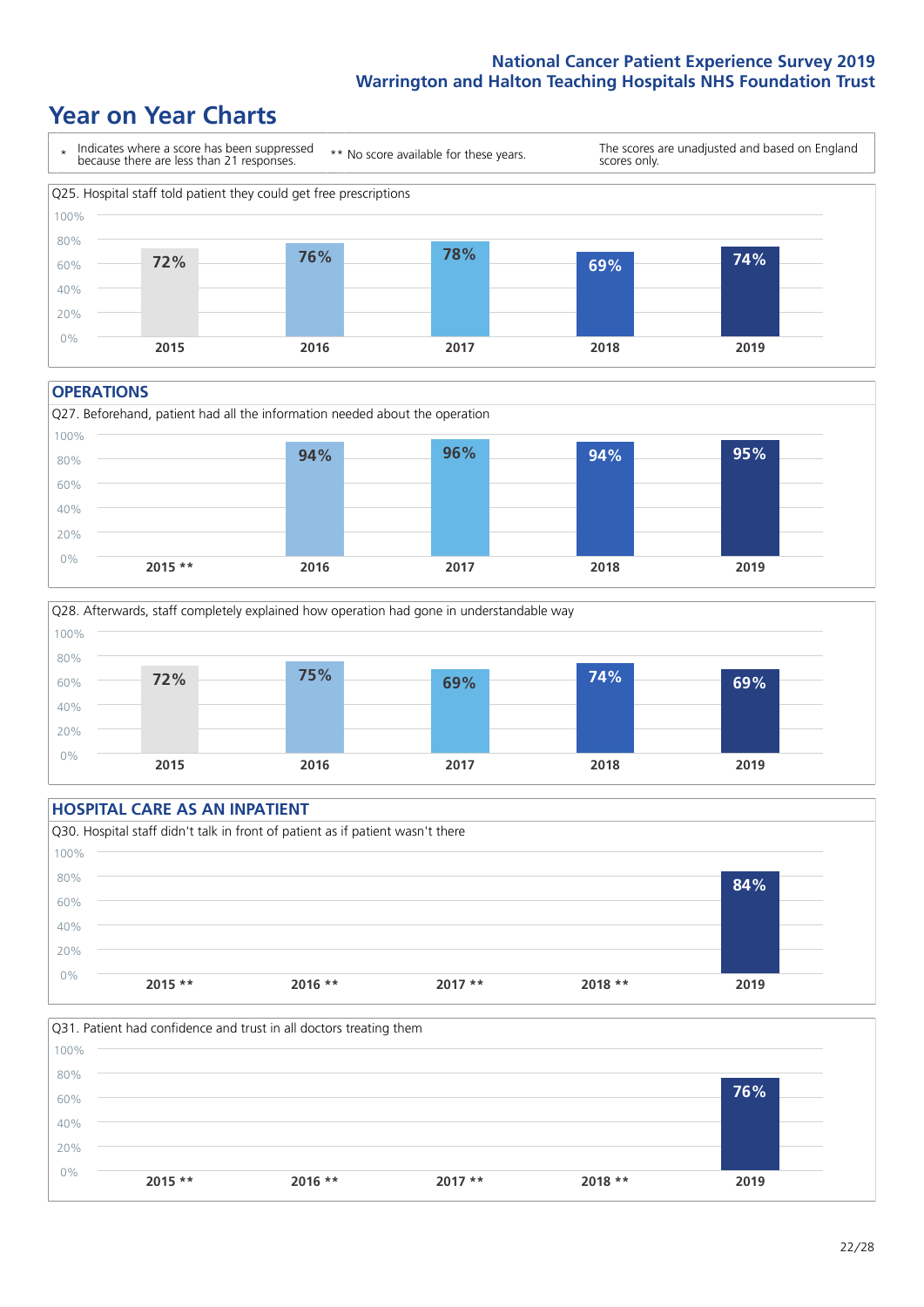# **Year on Year Charts**

![](_page_22_Figure_2.jpeg)

![](_page_22_Figure_3.jpeg)

![](_page_22_Figure_4.jpeg)

![](_page_22_Figure_5.jpeg)

![](_page_22_Figure_6.jpeg)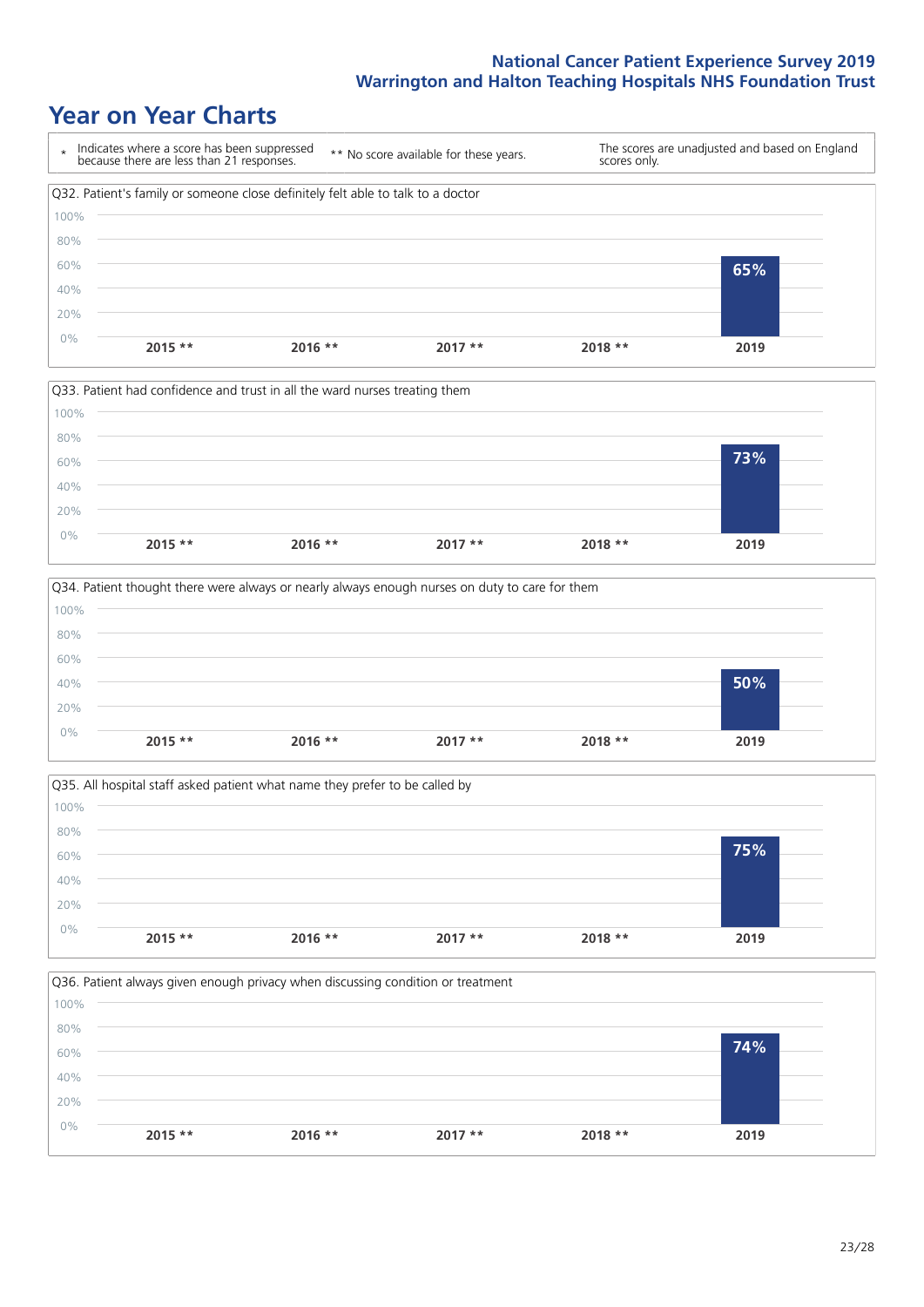# **Year on Year Charts**

|       | Indicates where a score has been suppressed<br>because there are less than 21 responses.              | ** No score available for these years. |          | scores only. | The scores are unadjusted and based on England |
|-------|-------------------------------------------------------------------------------------------------------|----------------------------------------|----------|--------------|------------------------------------------------|
|       | Q37. Patient definitely found hospital staff to discuss worries or fears during their inpatient visit |                                        |          |              |                                                |
| 100%  |                                                                                                       |                                        |          |              |                                                |
| 80%   |                                                                                                       |                                        |          |              |                                                |
| 60%   |                                                                                                       |                                        |          |              |                                                |
| 40%   |                                                                                                       |                                        |          |              | 43%                                            |
| 20%   |                                                                                                       |                                        |          |              |                                                |
| $0\%$ | $2015$ **                                                                                             | $2016$ **                              | $2017**$ | $2018**$     | 2019                                           |

![](_page_23_Figure_3.jpeg)

![](_page_23_Figure_4.jpeg)

![](_page_23_Figure_5.jpeg)

![](_page_23_Figure_6.jpeg)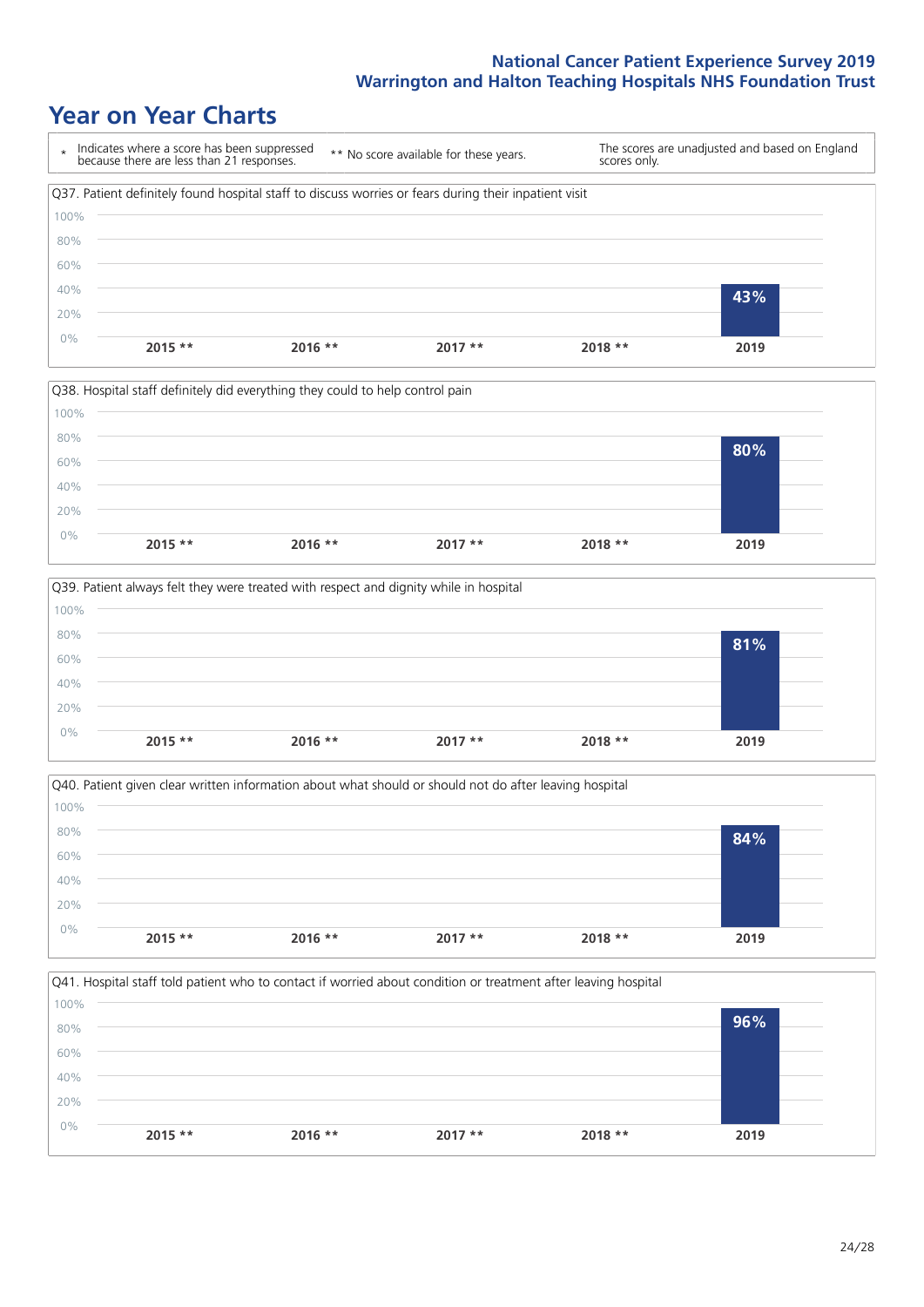# **Year on Year Charts**

\* Indicates where a score has been suppressed because there are less than 21 responses.

\*\* No score available for these years.

The scores are unadjusted and based on England scores only.

![](_page_24_Figure_5.jpeg)

![](_page_24_Figure_6.jpeg)

![](_page_24_Figure_7.jpeg)

![](_page_24_Figure_8.jpeg)

Q49. Beforehand patient completely had all information needed about chemotherapy treatment

![](_page_24_Figure_10.jpeg)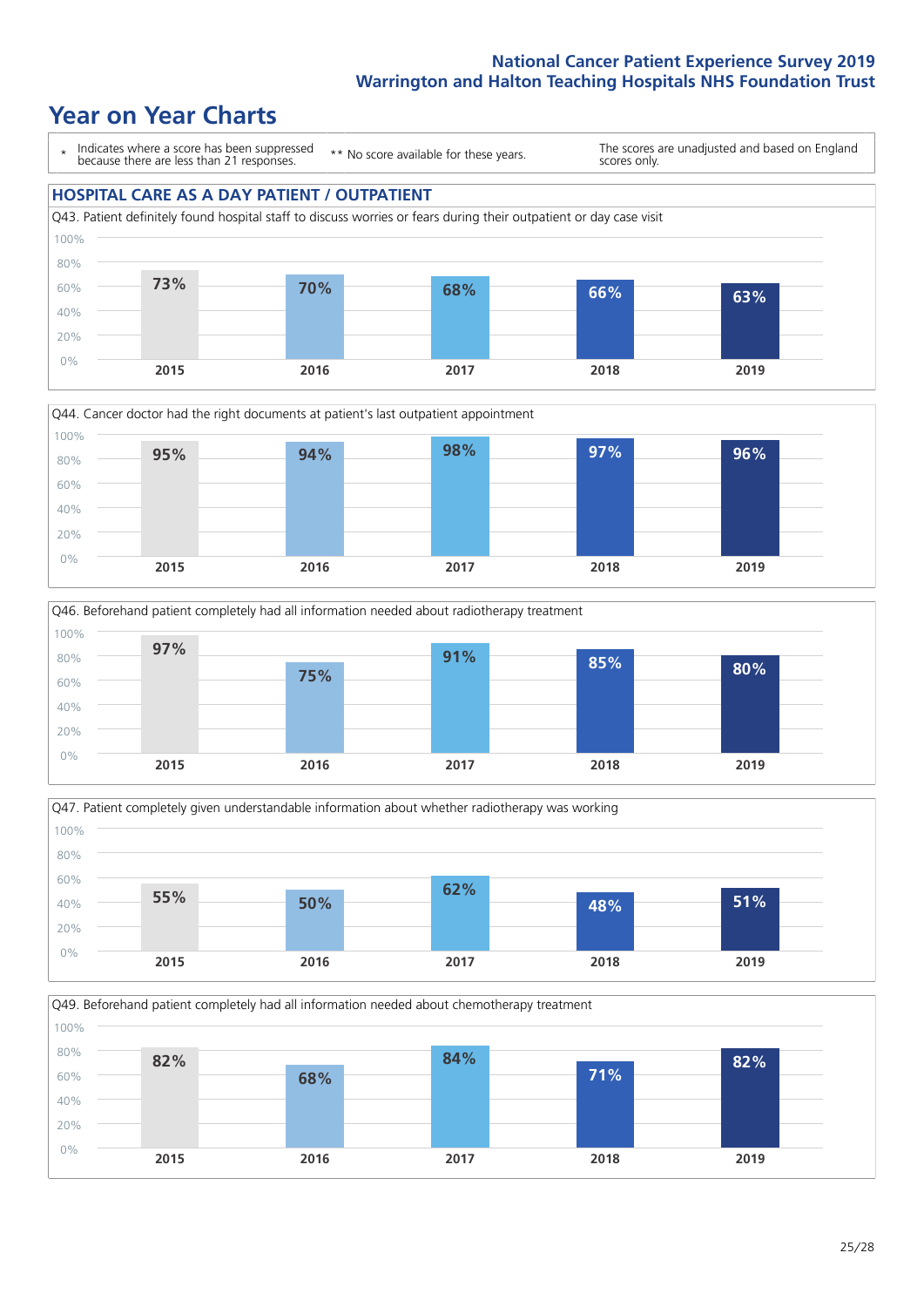# **Year on Year Charts**

![](_page_25_Figure_2.jpeg)

#### **HOME CARE AND SUPPORT**

![](_page_25_Figure_4.jpeg)

![](_page_25_Figure_5.jpeg)

![](_page_25_Figure_6.jpeg)

### **CARE FROM YOUR GENERAL PRACTICE** Q54. GP given enough information about patient's condition and treatment 0% 20% 40% 60% 80% 100% **2015 2016 2017 2018 2019 93% 93% 93% 94% 96%**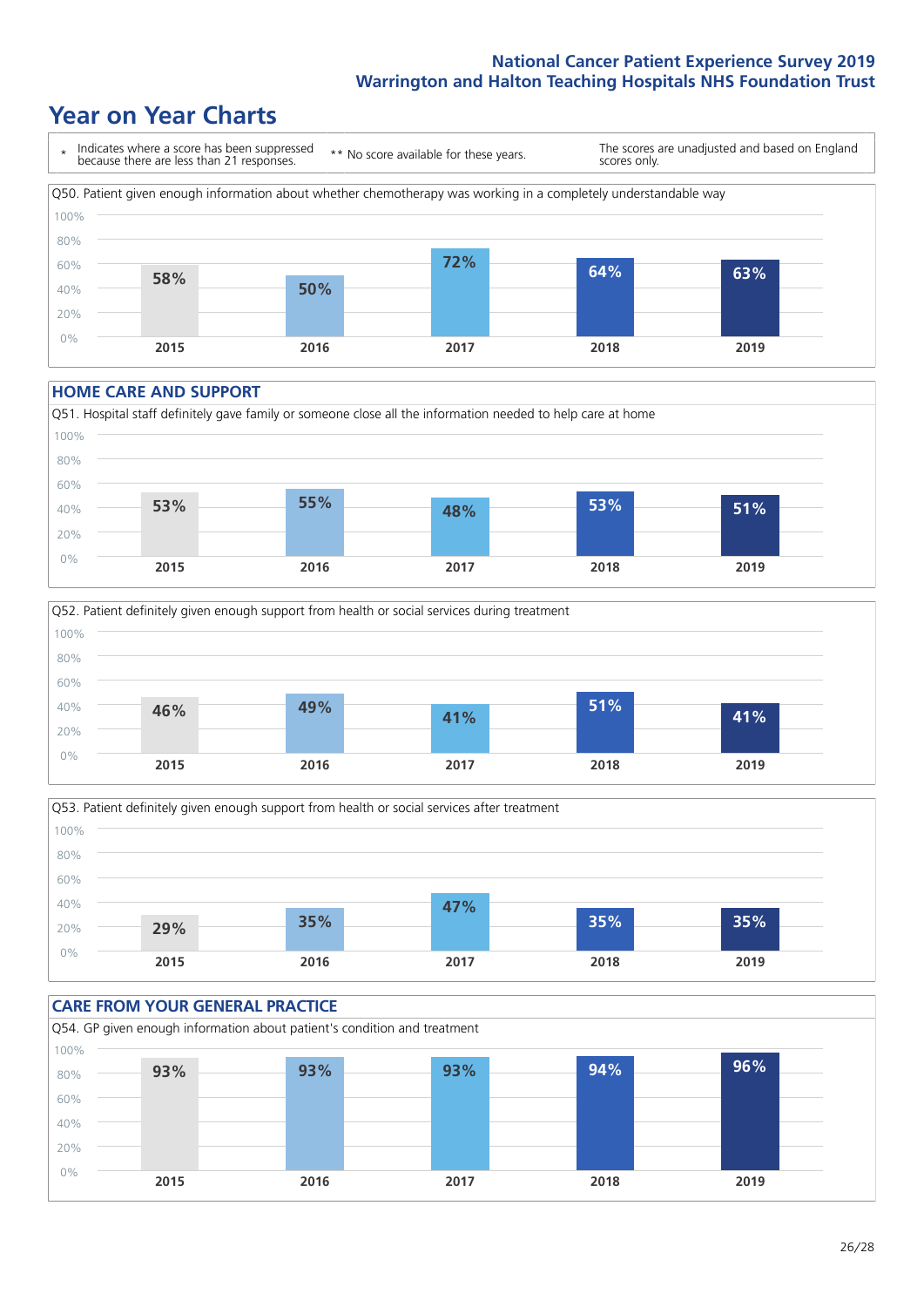# **Year on Year Charts**

![](_page_26_Figure_2.jpeg)

#### **YOUR OVERALL NHS CARE**

![](_page_26_Figure_4.jpeg)

![](_page_26_Figure_5.jpeg)

![](_page_26_Figure_6.jpeg)

Q59. Patient felt length of time for attending clinics and appointments for cancer was about right 0% 20% 40% 60% 80% 100% **2015 2016 2017 2018 2019 76% 75% 74% 76% 80%**